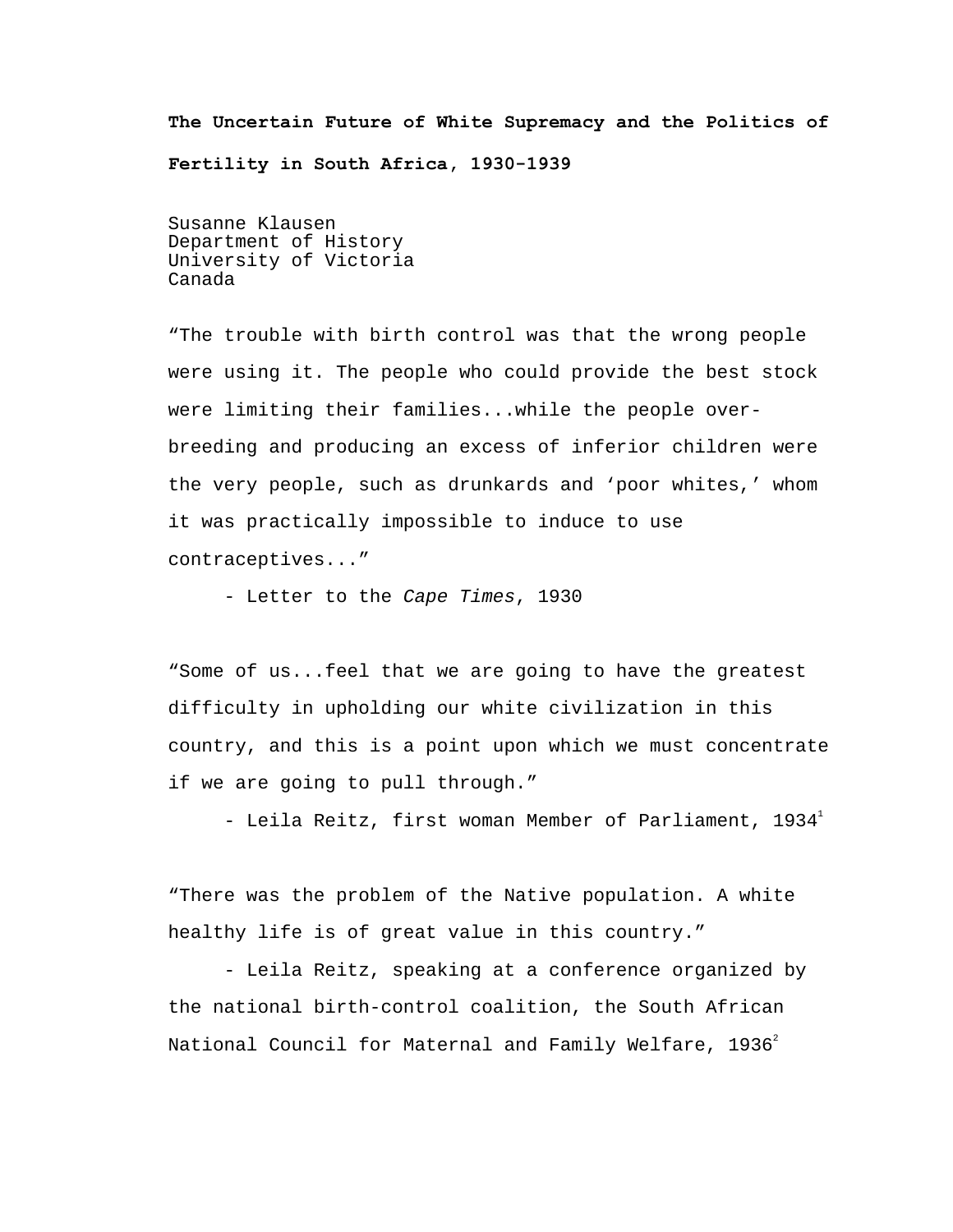At the beginning of the 1930s South African elites were anxious about the stability of the social order and their privileged position within it. They had good reason to be. Poor and working-class blacks and whites had engaged in unruly acts of resistance to their harsh living and working conditions since the beginning of the mineral revolution in the last third of the nineteenth century. Their actions had long undermined privileged whites' sense of control over their society. But the economic devastation wrought by the Great Depression (1929-32) intensely compounded the extent of poverty and resistance on the part of workers and the destitute, as well as middle-class whites' sense of insecurity.

In these years of intense social disruption, upheaval, conflict, and uncertainty, South Africans of all colours and classes were anxious about their future. Among the tiny minority of elites - comprised of Anglophone and Afrikaansspeaking professionals working in medicine, education, journalism, academia, religion and civil service; politicians; and the almost exclusively Anglophone urban manufacturing, mining and commercial capitalists - anxiety took many forms. Not least of these was intense concern about the pace of population growth among subordinate and undesirable social groups. Ultimately, nervousness regarding the future of "European civilization," the popular term of the day for white minority rule, sparked a movement dedicated to opening birth-control clinics.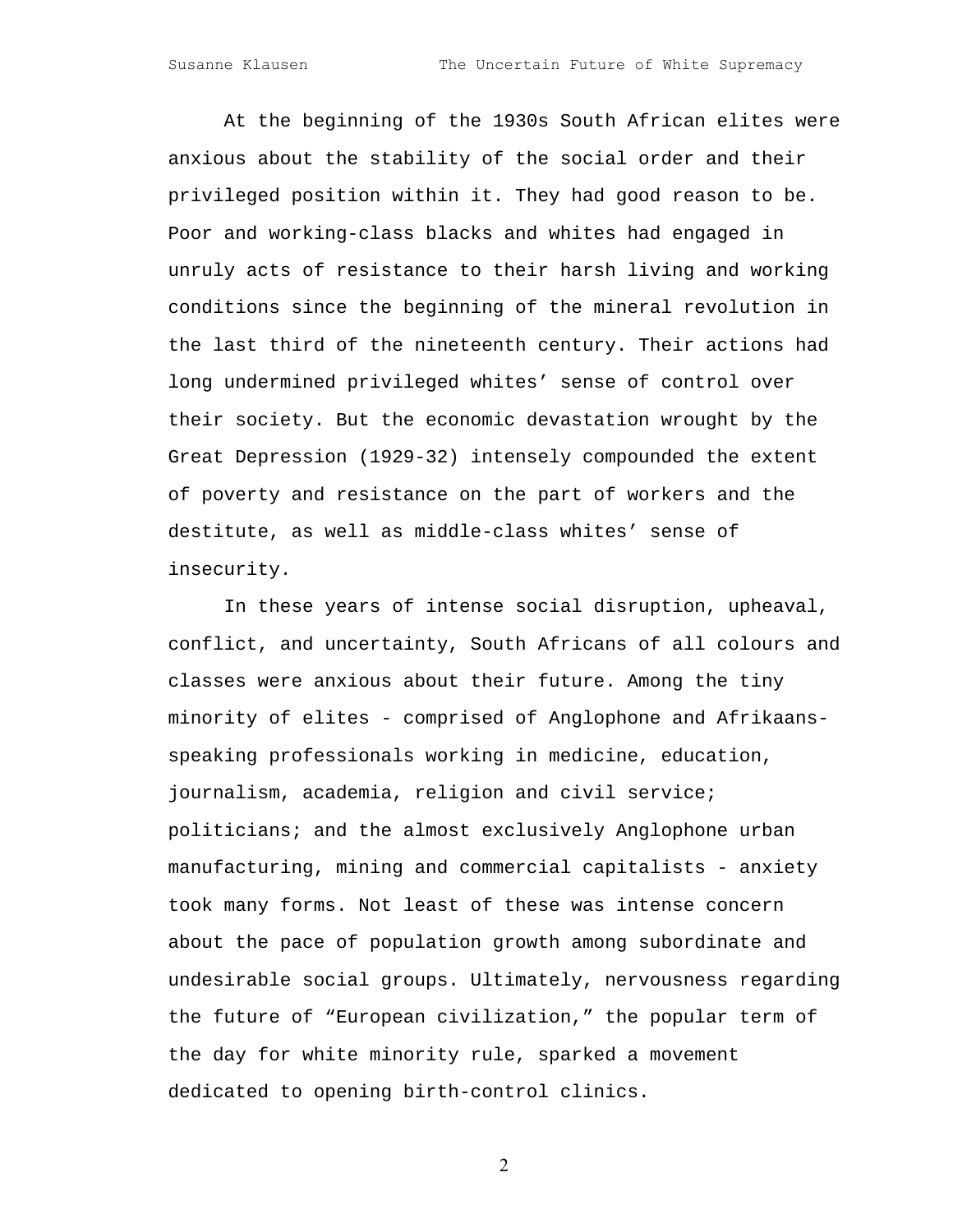This paper shows how the Depression and its immediate aftermath set the stage for the formation of a birth-control movement -- a social movement that in turn was intimately implicated in the nation's highly contested debates about race, ethnicity, class and, last but certainly not least, gender. In particular it probes how white concern for the survival of South Africa's social order inflected, energized and influenced the politics of fertility during the 1930s. The paper is part of a larger study that is the first historical examination of the history of the birth-control movementin South Africa.<sup>3</sup> Until now, critical scholars have focused primarily on the National Party's (1948-1990) nefarious population-control policies and practices of the 1970s and 1980s that were intended to buttress apartheid. They showed how white anxiety over the growing population of Africans in absolute as well as relative terms was intensifying; whites feared the increasingly militant poverty-stricken and disenfranchised Africans who were beginningto evince interest in Communism.<sup>4</sup> Exacerbated by intensifying preoccupations in the West with global populationgrowth, $^5$  this fear led to official sponsorship of studies in African fertility rates and patterns of contraceptiveuse. Then in 1974 the Ministry of Health established the Family Planning Programme in order to distribute free contraceptives among Africans while simultaneouslyneglecting their basic health needs. $^7$  State and medical coercion of African women also occurred: women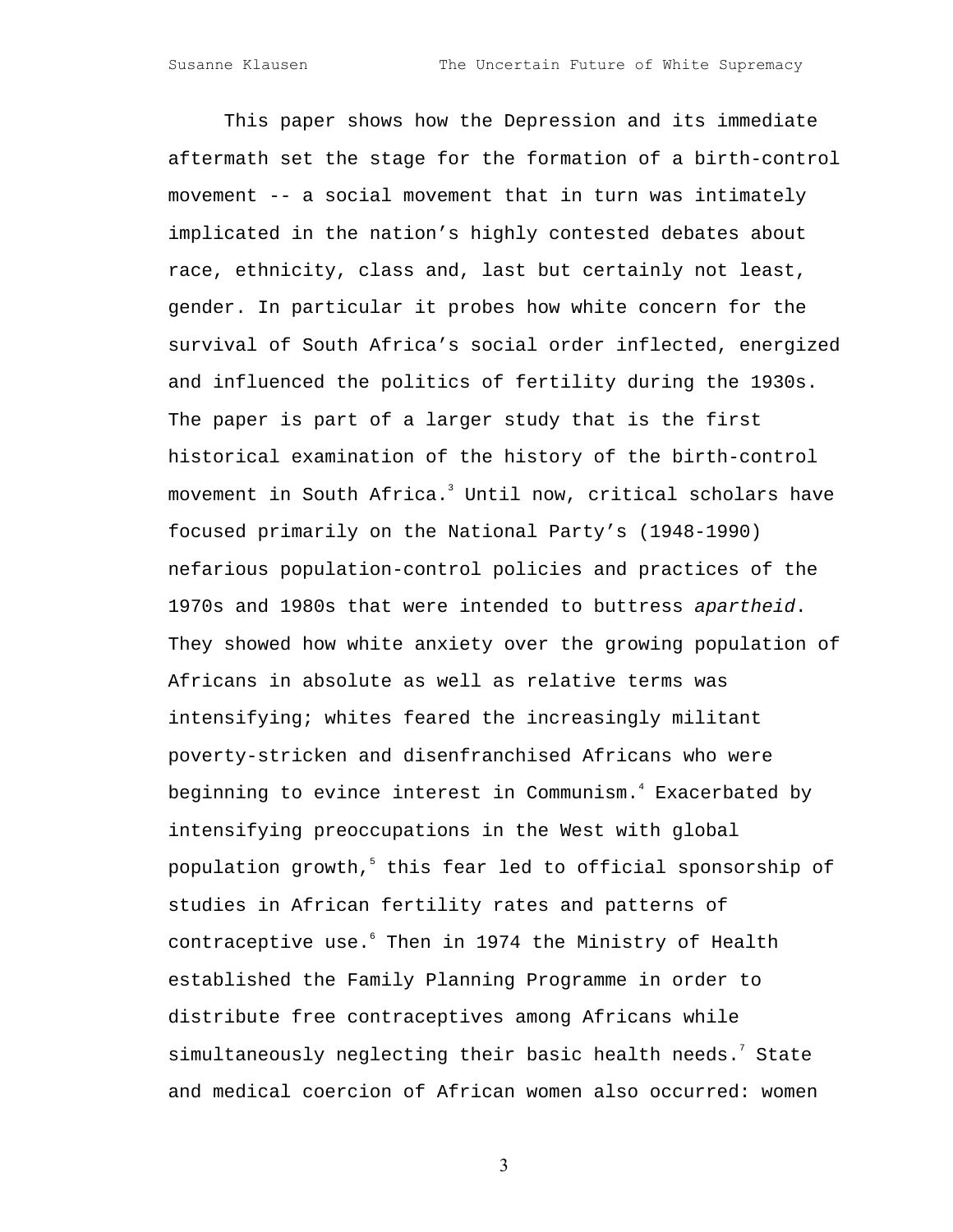were threatened with job loss if they refused injections of the contraceptive Depo Provera; they were also inserted with intra-uterine devices, surgically sterilized by doctors performing caesarian sections, and injected with Depo Provera, all without their knowledge or informed consent.

These were politically motivated acts aimed at containing black population growth in the interests of maintaining white minority rule. In 1997 the Ministry of Health admitted this to the South African Truth and Reconciliation Commission, established to ascertain the extent of human rights abuses perpetrated under apartheid: a ministry representative stated that family planning services were "directed at controlling the size of the black population."<sup>9</sup> Conversely and at the same time as the state and members of the medical profession were taking steps to curb black fertility, officials exhorted whites (through incentives such as tax breaks for married couples who had numerous children) to increase their birth rate. In 1960, the Minister of Bantu Administration and Development urged every married white woman to have a baby in celebration of the founding of the Republic. $10$  The central government also instituted a white-preferential immigration policy.

In contrast to these recent events, almost no attention has been paid to the formation of the birth-control movement and initial delivery of contraceptive services, which is truly striking when compared to scholarship elsewhere.<sup>[11](#page-40-10)</sup> This is in part a reflection of the relatively weak impact of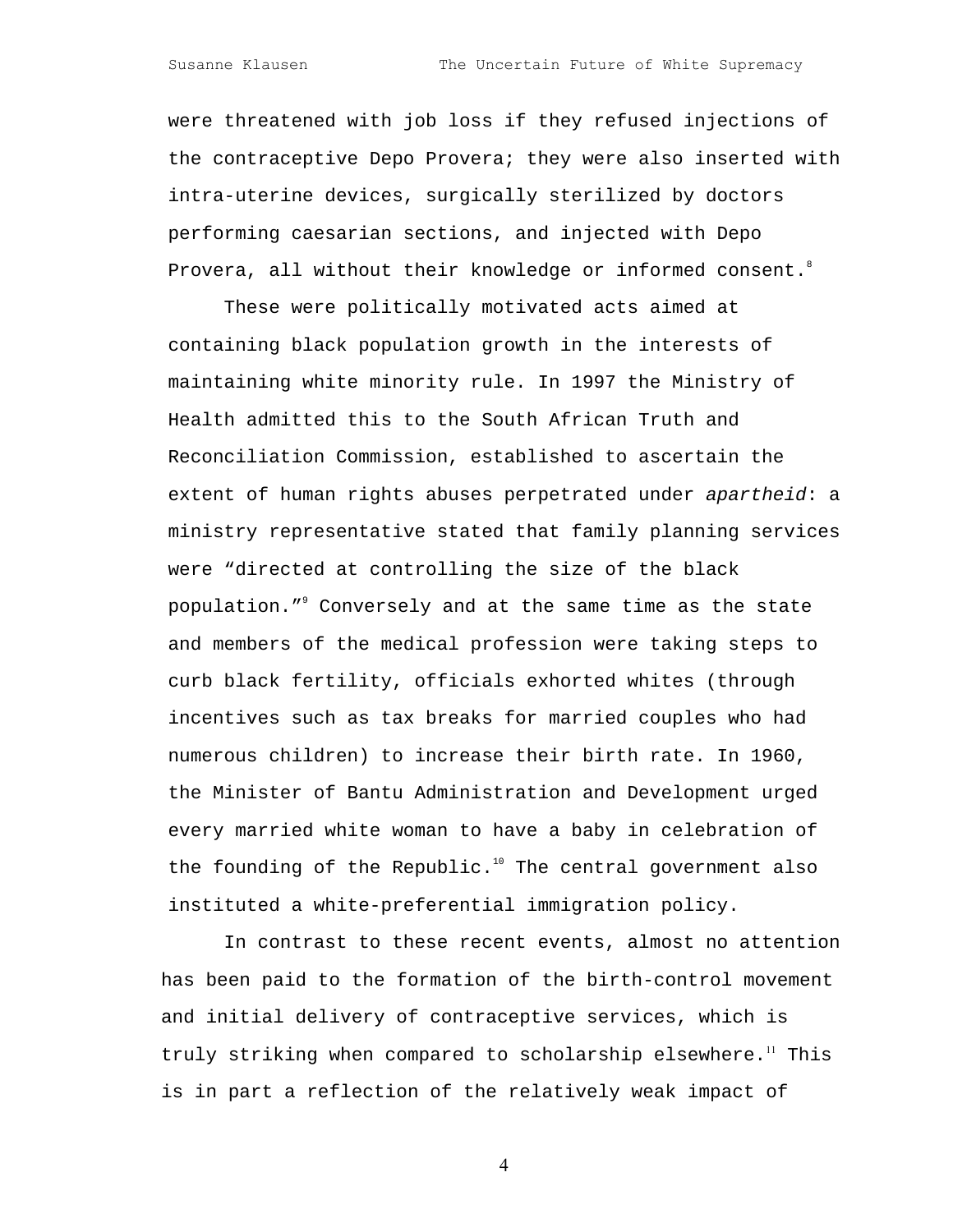feminism on South African society and academy. In the early 1970s, a resurgent and powerful women's movement in Britain, Europe and North America created intellectual and institutional space for the recovery of women's history and the development of gender studies. One result has been the rich, sophisticated historiography on sexual and fertility practices (contraception, abortion, midwifery, illicit sexual behaviors, etc.) and social movements in these contexts. $12$  But in South Africa, women have always been far too divided by race, class, and ethnicity for any broadbased women's movement to develop. $13$  (Indeed, many African women across the continent working to improve women's status and social conditions, angry and alienated by white women's - including self-identified feminists'<sup>14</sup> - complicity in the disenfranchisement and exploitation of African peoples, have rejected the term "feminist."<sup>15</sup>) Consequently, the South African academy was relatively untouched by feminism, and research into women's past public and private lives, including their experiences in the realm of fertility control, is relatively undeveloped.<sup>[16](#page-40-15)</sup>

Among feminist scholars who did produce women's history beginning in the late 1970s, many emerged out of a Marxist tradition that long opposed the National Party. Their concerns and theoretical approach were shaped within an analytical framework that placed primary importance on the roles and relationship of the state and capital in the formation and dynamics of modern South Africa. As with

 $\sim$  5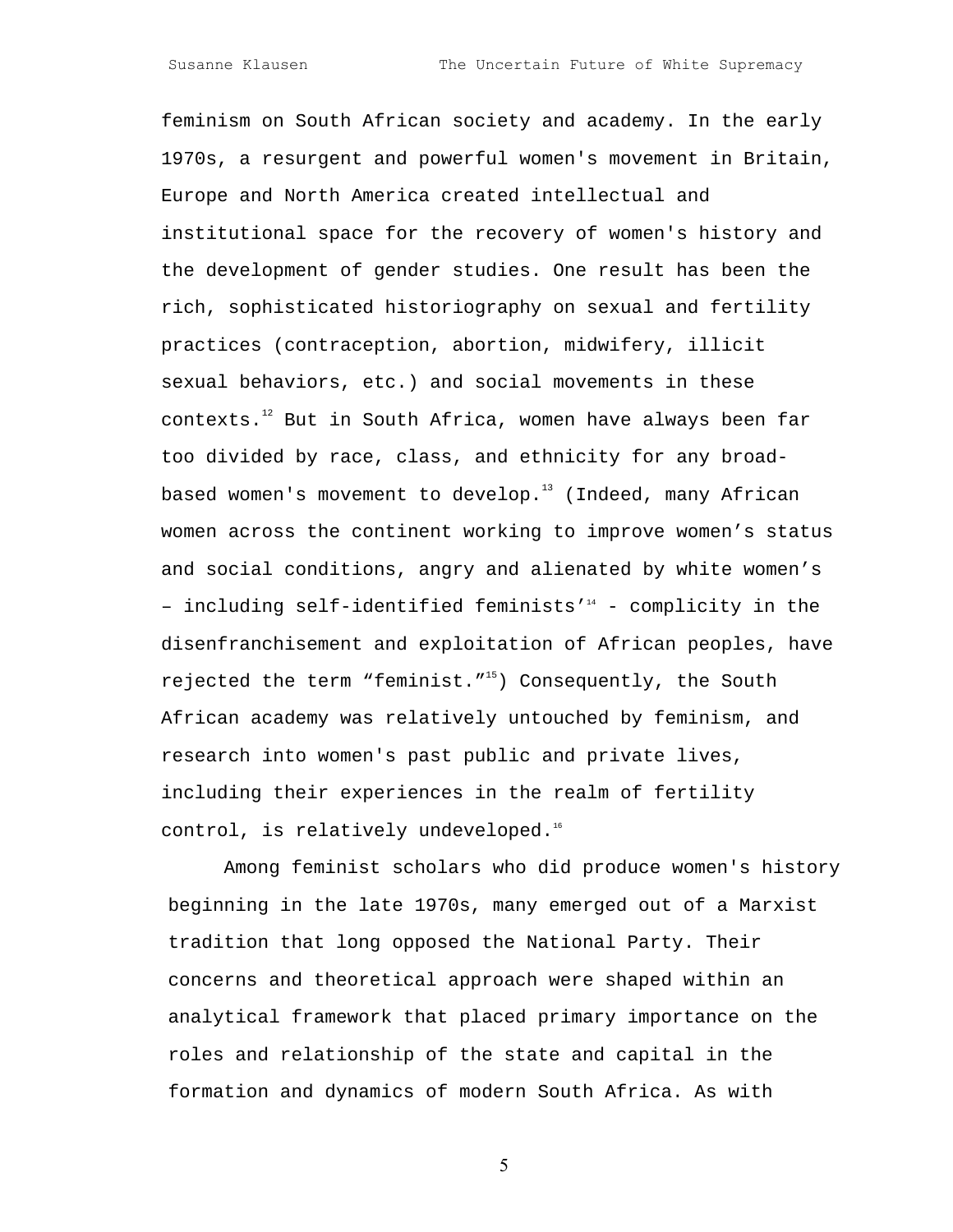Marxists, feminists were writing in an era of enormous repression when the state appeared to be monolithic, and therefore they were especially attuned to its role in creating and reinforcing women's subordination.<sup>17</sup> Thus the scholarly focus on women's oppression by the state has meant that extra-state (voluntary) organizations which had an ambiguous impact on women, such as the birth-control movement, have been overlooked.

Moreover, among scholars who concentrated on women's history (mainly white, English-speaking academics), most felt morally impelled to write about African women and their oppression and resistance.<sup>18</sup> Indeed, for all historians opposed to apartheid there was a natural tendency to avoid writing white social history: blacks, not whites, were in need of whatever support politically-engaged academic research could offer. This has meant that the members of the birth-control movement – mainly middle-class white women and their impact on the original targets of their work - "poor white" women - have largely remained hidden from history.<sup>19</sup> For these and other reasons bound up in South Africa's unique socio-political history, it was a Canadian student, one trained to see the importance of reproductive politics in social history, who asked when and why a birthcontrol movement emerged in South Africa. Sometimes the historical assumptions of a cultural outsider can be fruitfully distinct from local research agendas.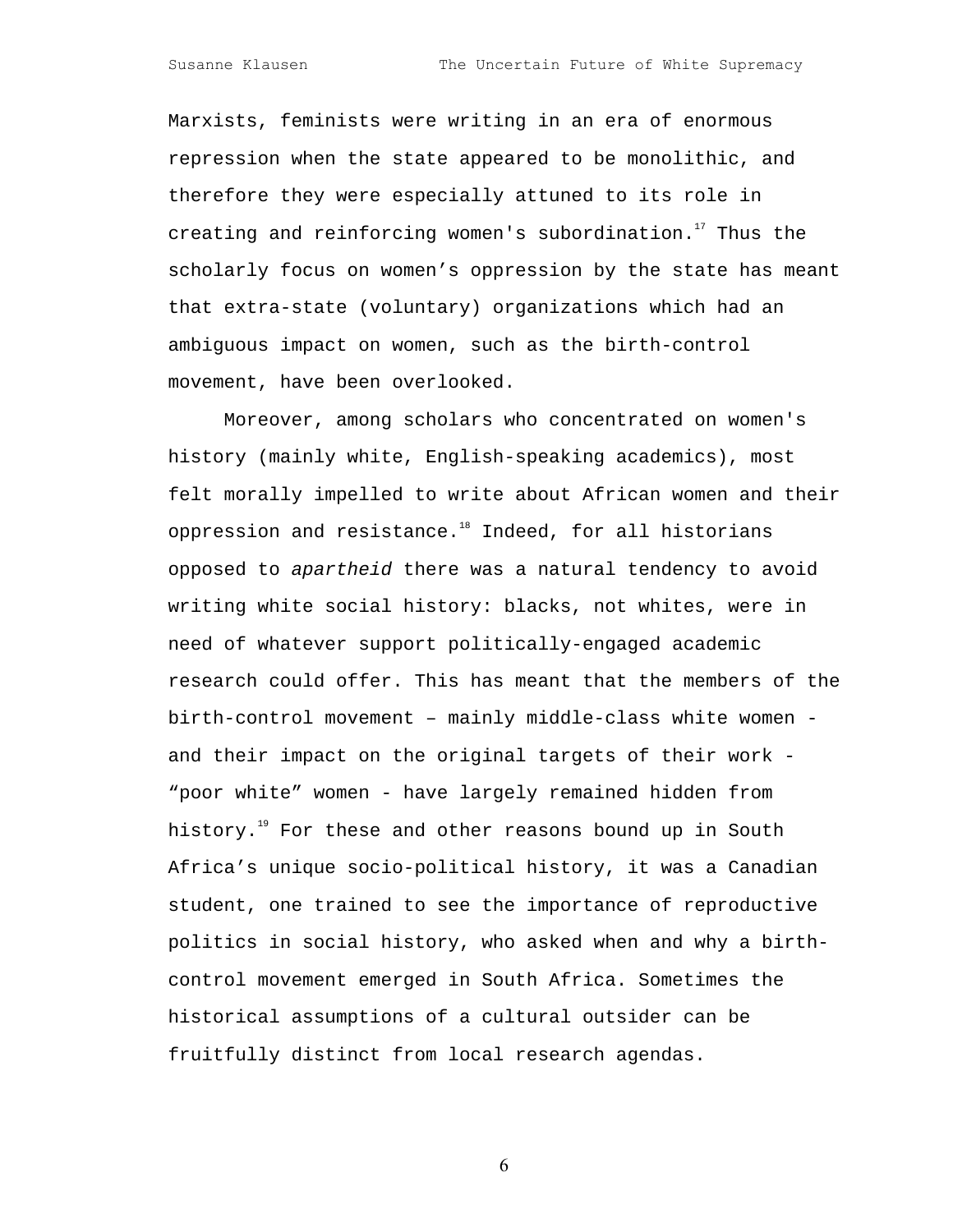Racism towards blacks and "alarming" race ratios

South Africa was struck extremely hard by the global crisis in capital accumulation of the early 1930s. Agricultural export prices plummeted, the value of livestock products fell by half, wool prices collapsed, total income from industrial manufacturing dropped by 20 percent, and bankruptcies were common.<sup>20</sup> Workers suffered dramatically as a result. Twenty-two percent of white and Coloured men were officially deemed unemployed (statistics do not exist for women's unemployment), and poverty among Africans was endemic and exacerbated by the central state's "civilized labour policy" of replacing black workers with unemployed whites. Government reports even warned of the possibility of "mass starvation" among Africans crowded into desperately poor "Native Reserves."<sup>21</sup> Poverty-stricken blacks and whites were driven into overcrowded slums in the cities where many turned to charity for survival and some joined radical political organizations.

Even before the hard times of the 1930s, there had been an upsurge of African protest and political radicalism in rural and urban South Africa, the consequences of rapid and far-reaching changes to their societies wrought by such epic processes as colonization and the development of the mining industry and capitalist agriculture that inexorably eroded pre-modern African societies and lifeways.<sup>22</sup> African workers in rural areas seriously disrupted production on white-owned farms with strikes, cattle maiming, desertion from white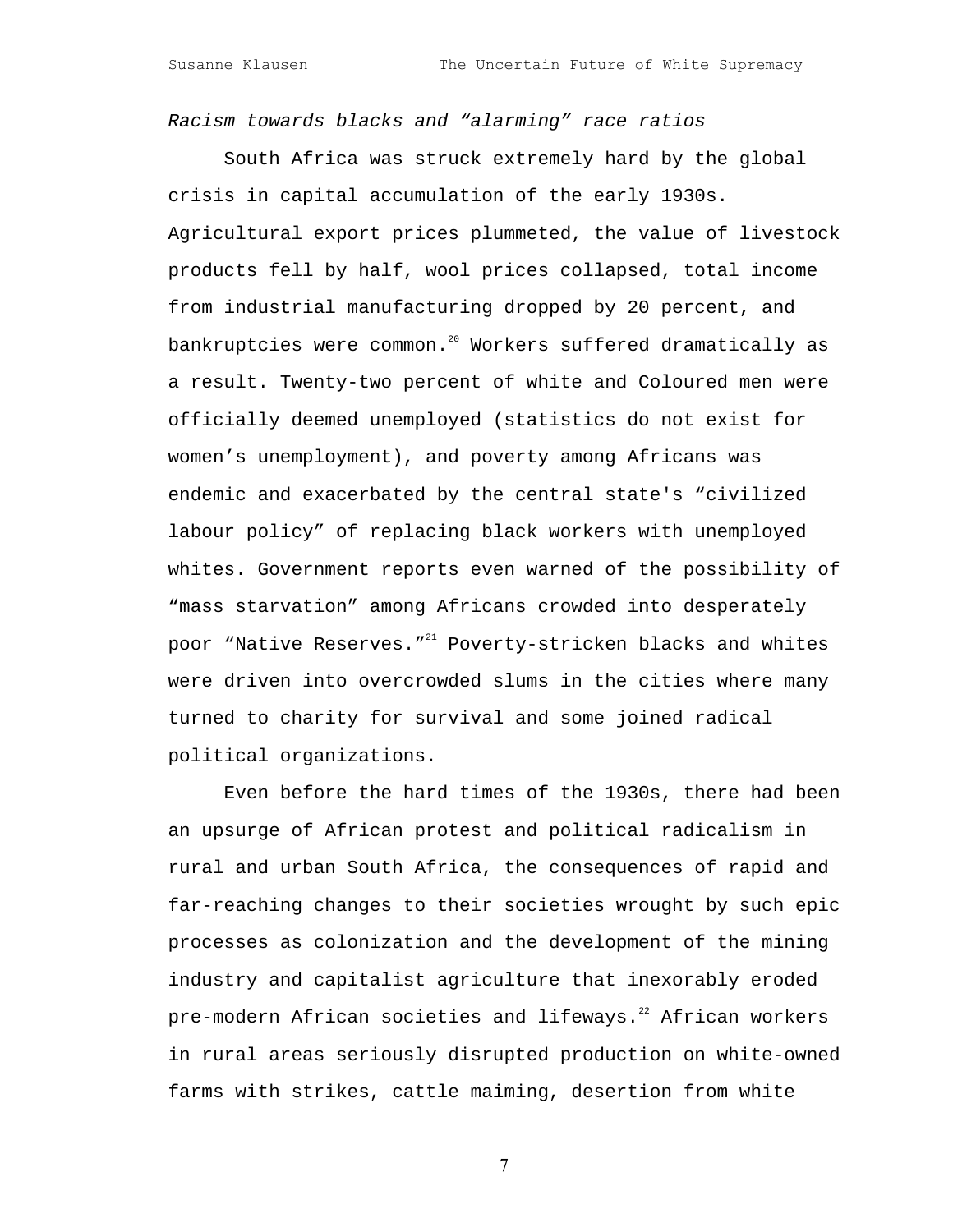farms and other forms of protest. $^{23}$  And despite attempts to control the flow of Africans into urban centres, the economic collapse of the Native Reserves and oppressive control over African labour tenants on white farms forced growing numbers to flee the countryside for cities. Meanwhile, in towns and cities throughout the country, many took part in riots, boycotts and anti-pass campaigns. By the early 1940s, the acute housing shortage for urban Africans also led to a series of organized and determined squatter movements. For example, one group attempting to settle on common land outside the Native location of Orlando in 1947 faced violent resistance by police. $24$  In the eyes of whites by the 1930s, especially whites living in cities, Africans were becoming disturbingly visible and their struggle for political and economic freedoms were increasingly unnerving.

Asians, in particular Indians, also contributed to whites' sense of insecurity. In the mid-nineteenth century, a shortage of labour on Natal sugar plantations (caused by the unwillingness of Africans to work for cash) led to the importation of male and female indentured labourers from India (mainly Hindus from Madras). By the end of the nineteenth century 100,000 Indians lived in Natal.<sup>25</sup> In addition, waves of Muslim Indian traders began arriving in the 1870s and established businesses in Natal, Transvaal and the Orange Free State. Feeling the effects of the competition in trade, whites demanded their removal and voiced concern over the potential "danger" of allowing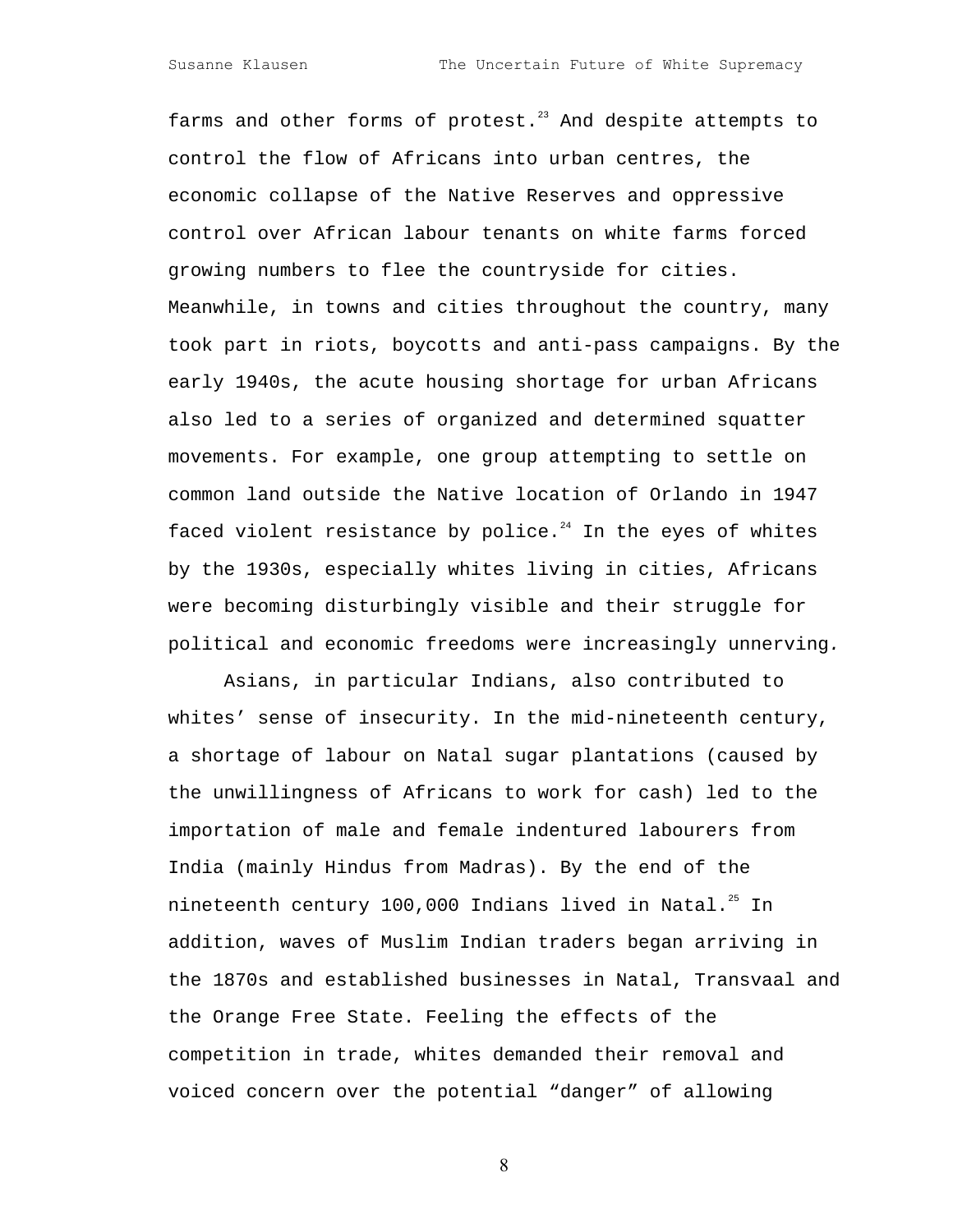Indians to vote. Beginning in 1896, Natal and later Transvaal passed a series of restrictive laws designed to end Indian immigration and pressure those already settled to return from whence they came.

By 1930, white nervousness over black competition in trade, worker resistance, and increasing visibility in the cities soon crystallized in a panic over differential population sizes and fertility rates. Official concern over black population growth dated back at least to 1923. That year the central government's Drought Investigation Committee reported that in the Karoo the white population was on the decline while the number of Africans on Native Reserves was growing rapidly as a result of forced repatriation and a relatively high birth rate.<sup>26</sup> But anxiety intensified in the subsequent decade as the rapid rate of African urbanization greatly amplified whites' sense of numerical insecurity. The urban influx that began in the 1920s severely undermined the state's attempt to segregate Africans and whites, and by the 1930s the urban African population was a serious political problem. In 1929, the socalled "Black Peril" national election reflected and fostered the white minority's fear of Africans; by then it had become common parlance to claim that blacks were "swamping" whites with their numbers. (A decade later, during World War II, efforts to block African access to the cities collapsed altogether as wartime industrial expansion and a concomitant severe shortage of skilled workers led to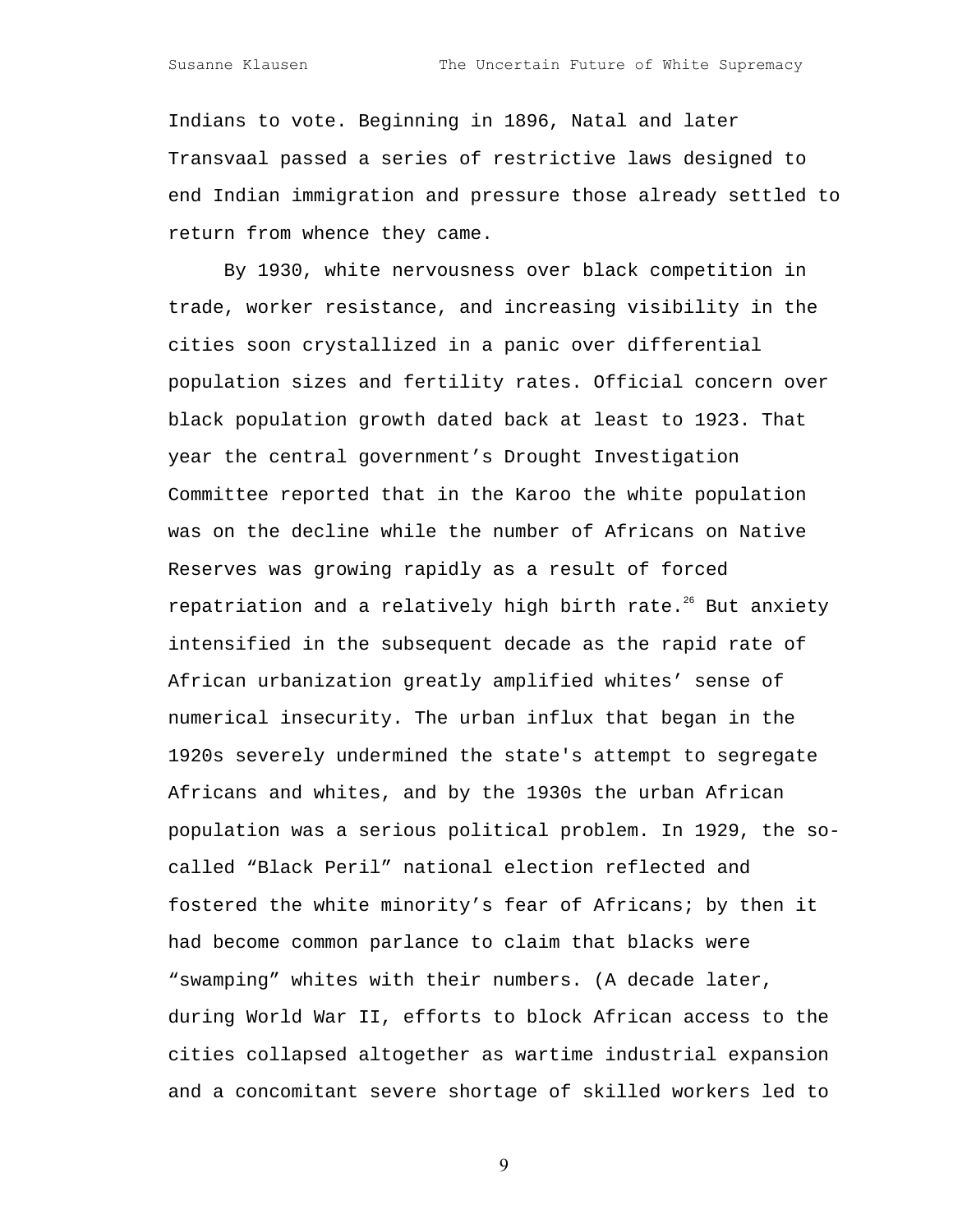sharp demands for labour and spectacular growth in the employment of Africans: 134,000 African men entered the industrial sector between 1939 and  $1946.^{27}$ )

To anxious observers in the 1930s, blacks, always the large majority of inhabitants in South Africa, appeared to be rapidly widening their lead over whites in what the latter perceived as a demographic race. This was declared a serious threat to white rule. In 1937 a Member of Parliament pointed out the gravity of the situation for whites who were increasing at the slowest rate in relation to Africans, "Coloureds" and Asians. He cited the population statistics shown below in Table 1.1.

# **Table 1.1. Population Size and Rate of Growth in South Africa, by Race, 1921 to 1936**

| Year       | Europeans | Bantus    | Coloureds | Asiatics        |
|------------|-----------|-----------|-----------|-----------------|
| 1921       | 1,519,488 | 4,697,813 |           | 545,548 165,731 |
| 1936       | 2,003,512 | 6,597,241 |           | 767,984 219,928 |
| % Increase | 31.85     | 40.43     | 40.77     | 32.7            |

**Source:** Debates of the House of Assembly, Vol. 29 (8 March-16 April 1937), 1 April, 4042.

As he pointed out, the figures indicated that while the white race was growing, it was doing so at a far slower pace than blacks.

Making matters worse in the minds of already anxious whites was troubling news that the white birth rate was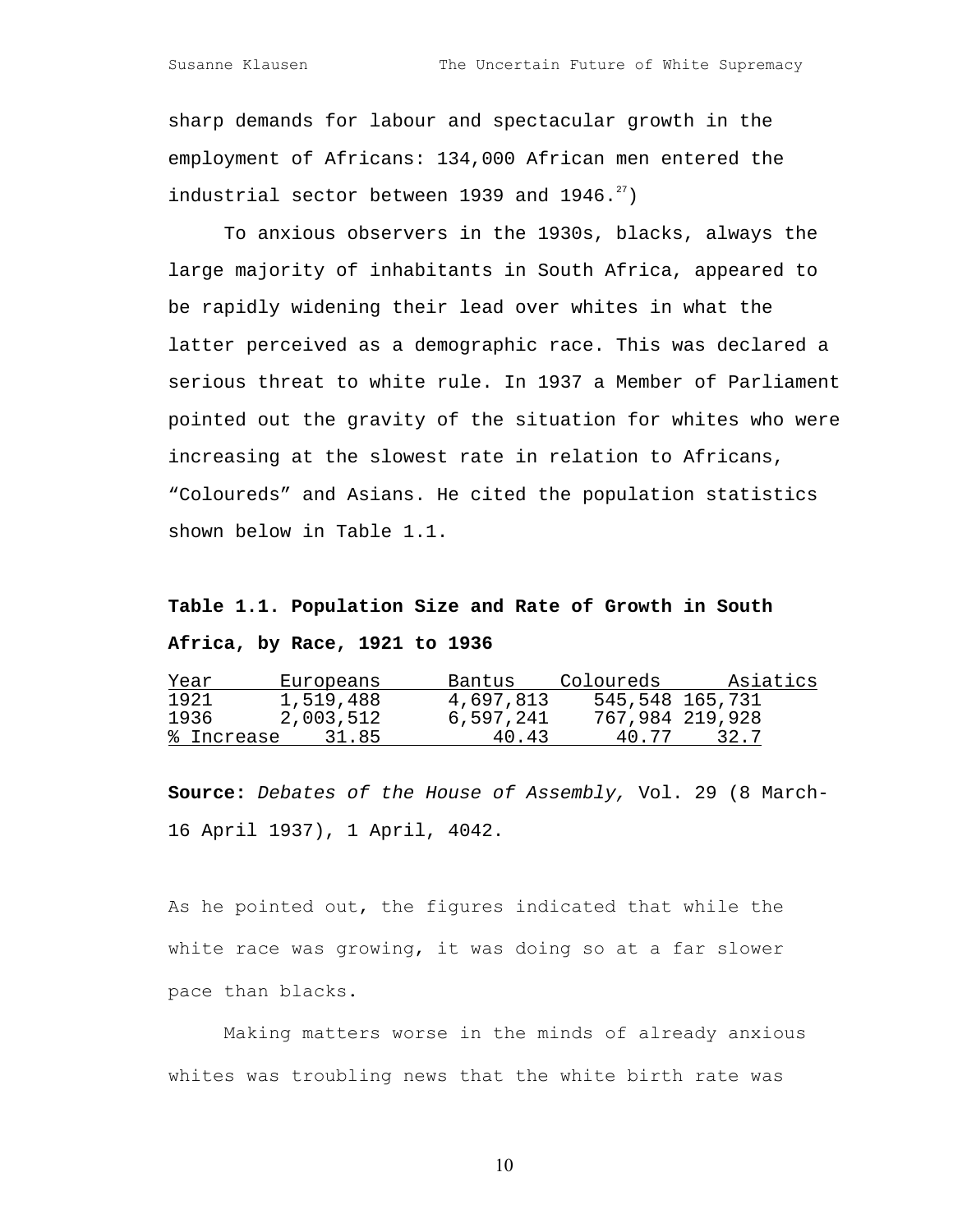dropping. In 1931, in a move that signaled growing concern about the implications of current population trends for future race ratios, the Union government released statistics showing that the overall European birth rate had been falling relentlessly during the previous two decades (see Table 1.2).

| Union, per 1,000 of Population, 1936 |            |            |                         |  |  |
|--------------------------------------|------------|------------|-------------------------|--|--|
| Year                                 | Birth rate | Death rate | <u>Natural Increase</u> |  |  |
| 1911                                 | 32.2       | 10.4       | 21.8                    |  |  |
| 1912                                 | 32.2       | 10.3       | 21.9                    |  |  |
| 1913                                 | 31.7       | 10.3       | 21.4                    |  |  |
| 1914                                 | 30.2       | 9.5        | 20.7                    |  |  |
| 1915                                 | 29.3       | 10.3       | 19.0                    |  |  |
| 1916                                 | 29.3       | 10.2       | 19.1                    |  |  |
| 1917                                 | 29.0       | 10.3       | 18.7                    |  |  |
| 1918                                 | 28.6       | 17.2       | 11.4                    |  |  |
| 1919                                 | 26.9       | 11.9       | 15.0                    |  |  |
| 1920                                 | 29.0       | 11.1       | 17.9                    |  |  |
| 1921                                 | 28.4       | 10.4       | 18.0                    |  |  |
| 1922                                 | 27.5       | 9.5        | 18.0                    |  |  |
| 1923                                 | 26.7       | 9.8        | 16.9                    |  |  |
| 1924                                 | 26.3       | 9.6        | 16.7                    |  |  |
| 1925                                 | 26.5       | 9.4        | 17.1                    |  |  |
| 1926                                 | 26.2       | 9.6        | 16.6                    |  |  |
| 1927                                 | 25.9       | 9.7        | 16.2                    |  |  |
| 1928                                 | 25.8       | 10.2       | 15.6                    |  |  |
| 1929                                 | 26.1       | 9.5        | 16.6                    |  |  |
| 1930                                 | 26.4       | 9.7        | 16.7                    |  |  |
| 1931                                 | 25.4       | 9.4        | 16.0                    |  |  |
| 1932                                 | 24.2       | 10.0       | 14.2                    |  |  |
| 1933                                 | 23.5       | 9.3        | 14.2                    |  |  |
| 1934                                 | 23.4       | 9.7        | 13.7                    |  |  |
| 1935                                 | 24.5       | 10.6       | 13.9                    |  |  |

**Table 1.2. Rate of Natural Increase Among "Europeans" in the** 

**Source:** Annual Report of the Department of Public Health, (Pretoria: Union of South Africa), 1936, 16.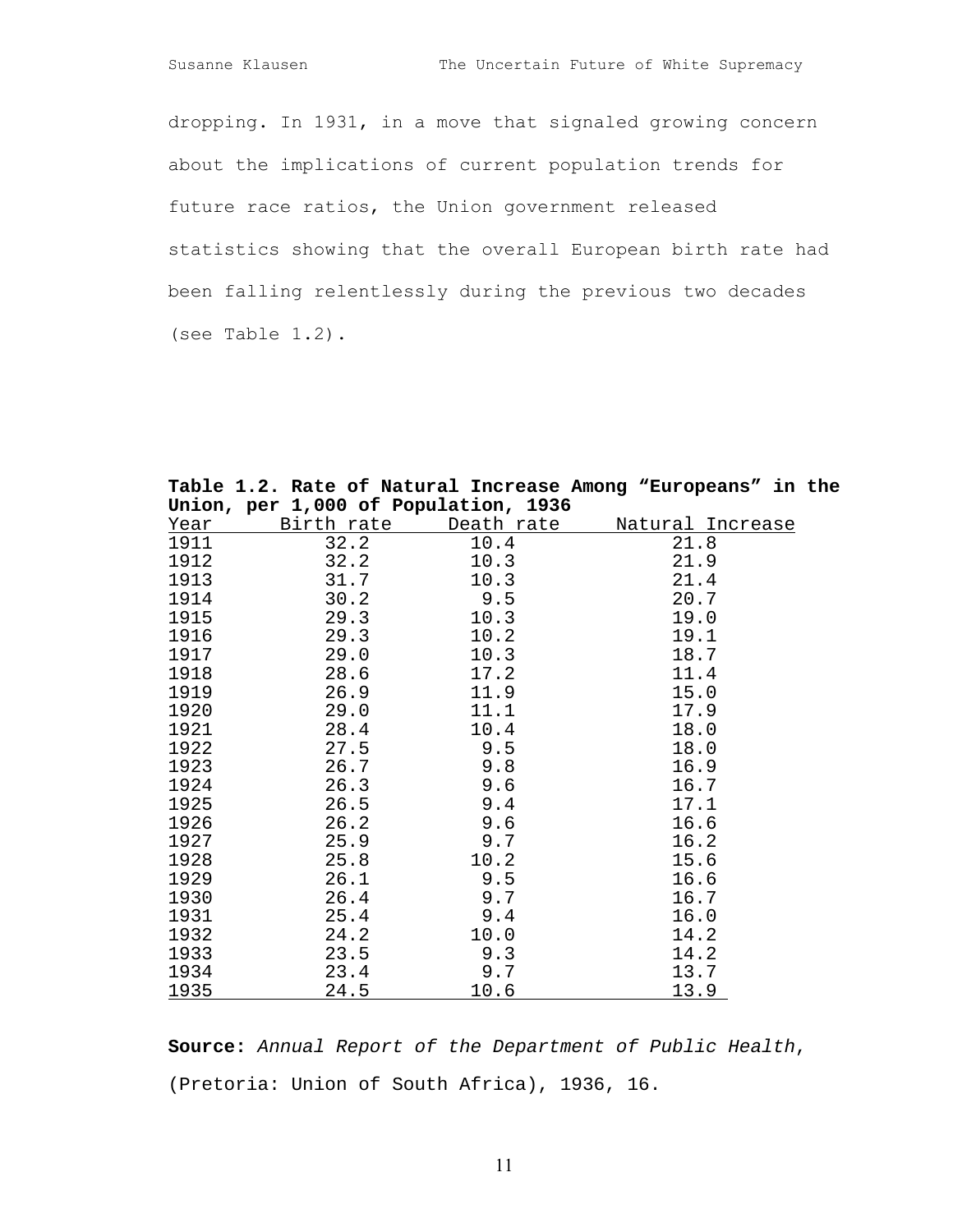Alarmist commentators, pointing to these numbers, went so far as to claim that whites were "depopulating" – dying out – as a result.

A few years later the Annual Report of the Department of Public Health (DPH) stated that the European birth rate had fallen precipitously to an all-time recorded low. The Department did point out that "European" (white) South Africans still had a relatively high birth rate in comparison to western European countries; however, this was small comfort, the report continued, because birth rates in those contexts were so low that Europeans "face[d] the threat of extinction."<sup>28</sup> The next year, the DPH called the worldwide decline in European population growth one of the most serious social problems of the day. $^{^{29}}$  $^{^{29}}$  $^{^{29}}$ 

An additional cause for concern was the high incidence of white infantile mortality. In 1932 the rate of mortality per 1,000 live births was 68.51 – much higher than in other "civilized" (white-ruled) countries and almost double the figures for New Zealand, as repeatedly pointed out by politicians (see Table 1.3). (African infantile mortality was much higher: in 1943, for example, among Africans in Alexandra Township the infantile death rate was estimated at 380 per  $1,000$  births.  $30)$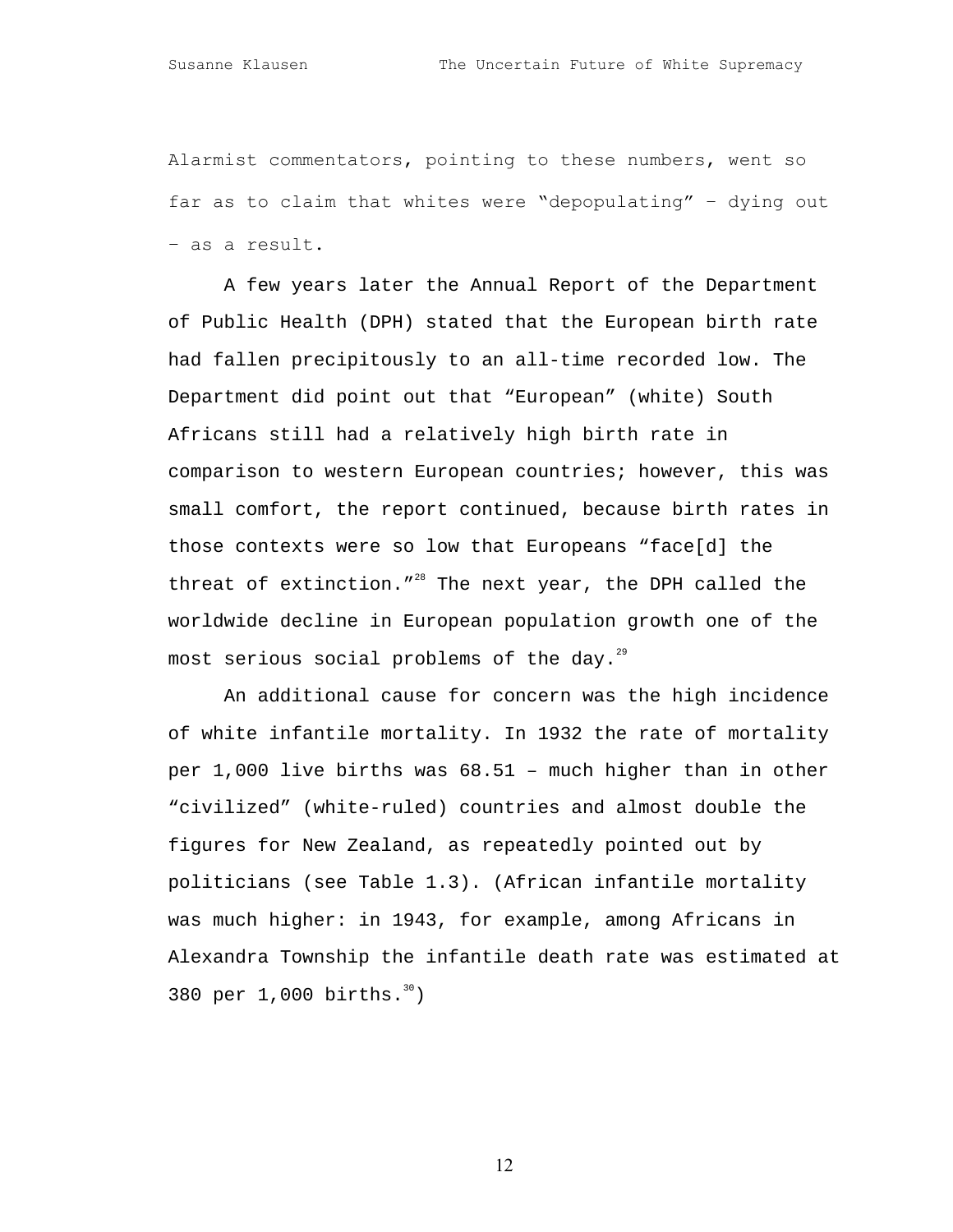## **Table 1.3. National European Infantile Mortality Rate per 1,000 Births, 1919-1936**

| Year | Death-rate per 1,000 Births |
|------|-----------------------------|
|      |                             |
| 1919 | 81.81                       |
| 1920 | 90.07                       |
| 1921 | 77.09                       |
| 1922 | 72.91                       |
| 1923 | 74.42                       |
| 1924 | 73.73                       |
| 1925 | 68.39                       |
| 1926 | 64.82                       |
| 1927 | 70.63                       |
| 1928 | 70.49                       |
| 1929 | 64.22                       |
| 1930 | 66.84                       |
| 1931 | 63.07                       |
| 1932 | 68.57                       |
| 1933 | 61.01                       |
| 1934 | 60.79                       |
| 1935 | 62.81                       |
| 1936 | 59.06                       |
|      |                             |

**Source:** Annual Report of the Department of Public Health, 1937, 72.

Politicians exploited these numbers by noting that a relatively small white race with a high death rate among its infants would find it extremely difficult to maintain its rule over far larger subject races.

The high rate of white maternal mortality was yet another source of worry. Between 1921 and 1928, the rate of white maternal mortality was an average of 5 per 1,000 live births. $31$  It climbed to 5.99 in 1934, amongst the highest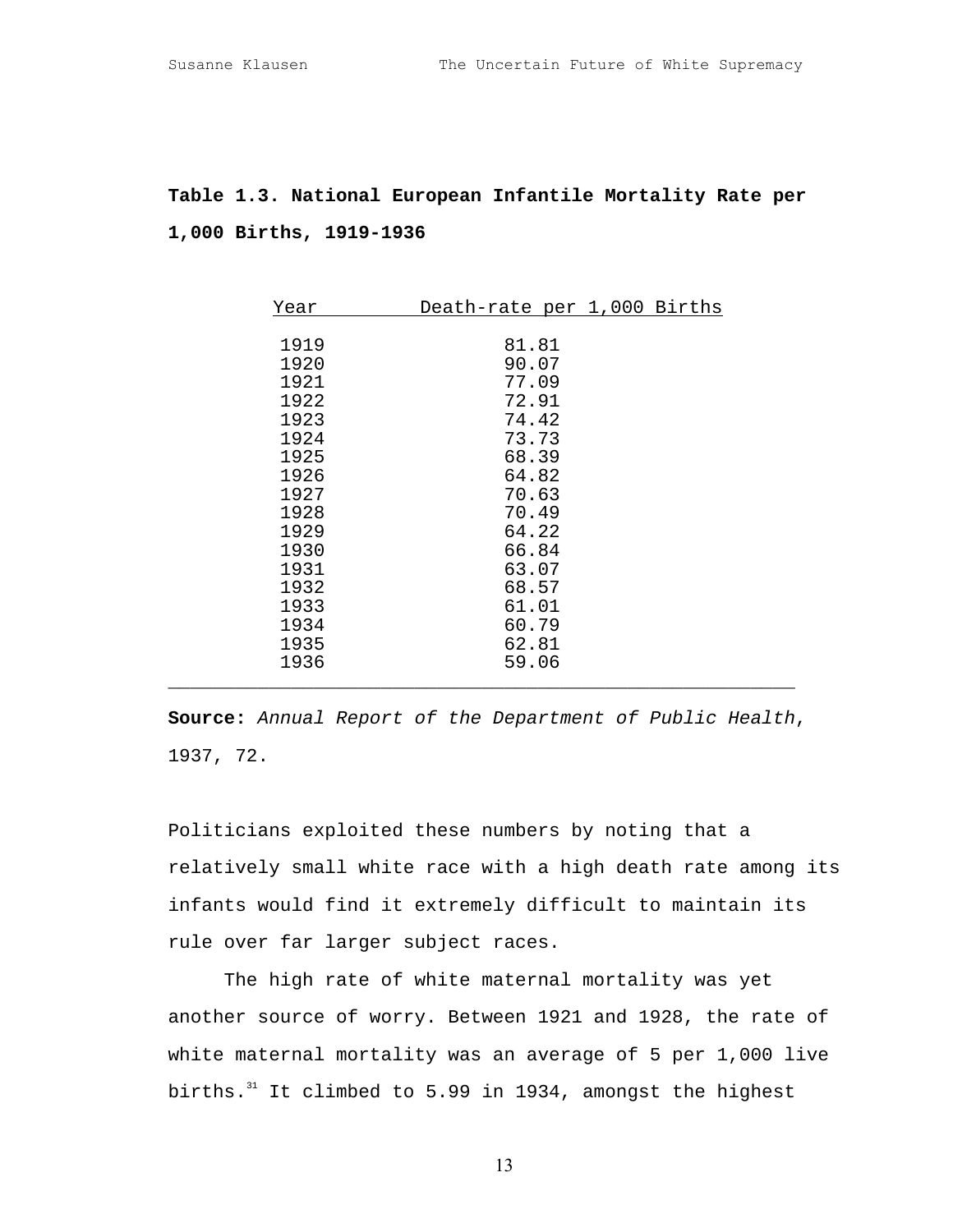Susanne Klausen The Uncertain Future of White Supremacy

recorded worldwide.<sup>32</sup> By comparison, between 1930 and 1934 the maternal mortality rate was relatively low in the Netherlands (3.15) and Scandinavia (e.g., 3.74 in Denmark); in New Zealand it was 4.62; in Australia 5.45; and in England and Wales, a common reference for South Africans, it was  $4.3.^{33}$  As had long been realized in South Africa, the main cause of the high incidence of death associated with pregnancy and childbirth was a shortage of medical and midwifery services for women in rural areas and for poor women in urban areas. $34$  Poor rural women who faced a particularly high risk of maternal mortality: frequent pregnancy and childbearing in conditions of isolation and poverty forced them to give birth alone or else utilize untrained birth attendants. $35$  By the 1930s white maternal mortality had become increasingly visible and politicized. The problem was raised in Parliament by an opposition member who suggested to the Minister for Public Health, DF Malan, that the government strike a commission to investigate the matter. By the early 1930s the issue demanded careful attention. The political prominence accorded to white maternal mortality was a symptom of whites' sense of racial vulnerability. It was also a sign of the growing importance of the poor white problem (see below).

Leading politicians deplored South Africa's race ratios, the statistics on white health, and the future these numbers appeared to predict. Malan reflected and reinforced a sense of crisis regarding the demographic situation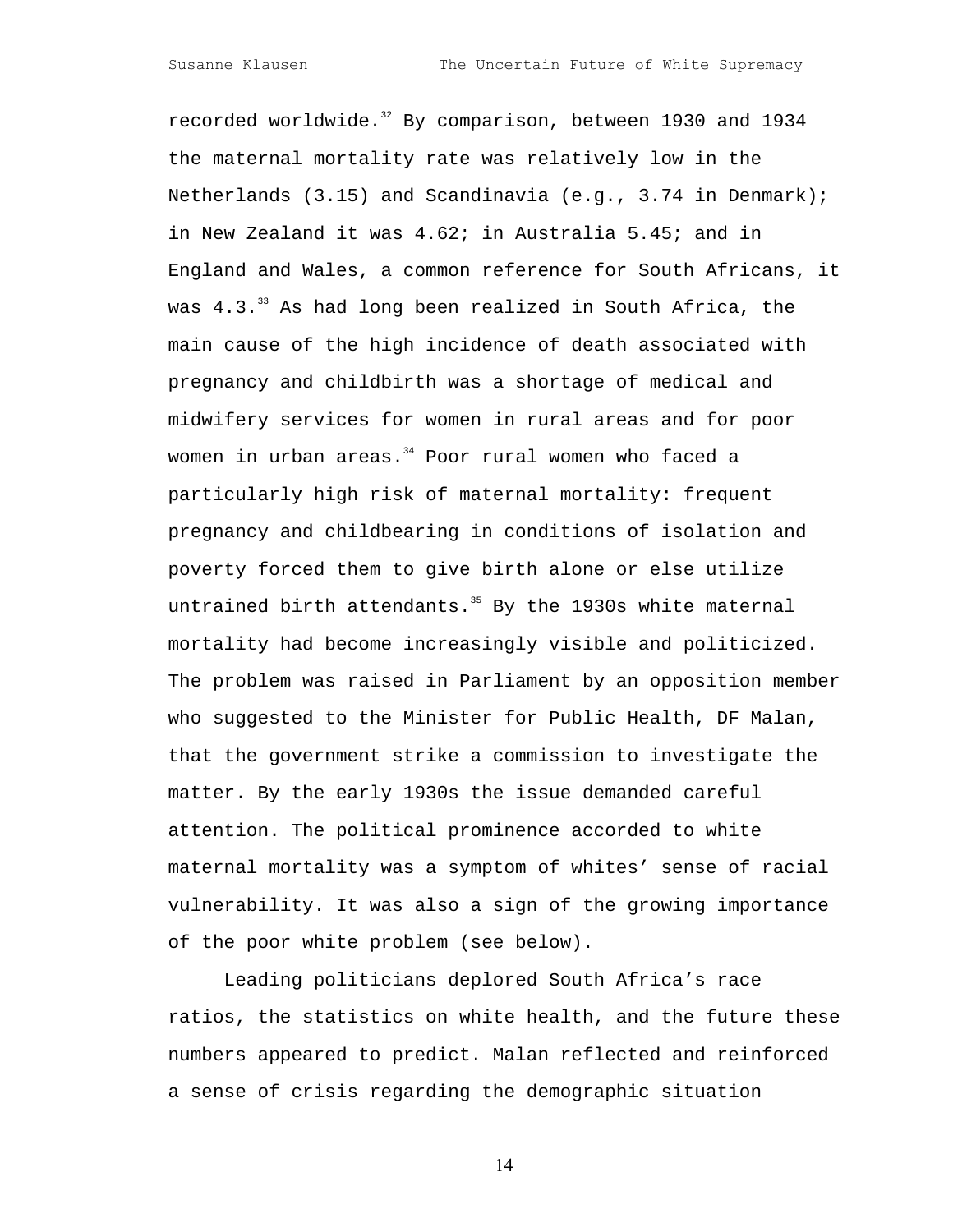numerous times during the 1930s when Leader of the Opposition with provocative speeches in Parliament. In 1937 he proclaimed: "We notice in all countries in the world...that the process of propagation of the different peoples has been tremendously impeded, in other words, that the birthrate is dropping tremendously...and the most serious thing that we notice about the matter is that the rate is dropping just with those people that are most highly developed, just with the people who were the creators and exponents of European civilisation. This is an extremely serious phenomenon."<sup>36</sup> Another Member of Parliament called for legislation requiring a minimum of five children per white couple and the imposition of a tax on unmarried men to compel them to marry and start a family. $37$  Still another made the following alarmist population projections and plea for government action regarding the low white birth rate:

There is another point which I hope the Government will give serious attention to. It is a problem which is vexing many parts of the world and especially in South Africa, I refer to the growing difference between our European and Non-European population...At the same rate of increase in 15 years we will have about 2,650,000 Europeans, 9,300,000 Bantu, 290,000 Asiatics and 1,100,000 Coloured, making a total of 13,340,000 and in 30 years, only one generation, we shall have about 3,500,000 Europeans, 13,000,000 Bantu, 385,000 Asiatics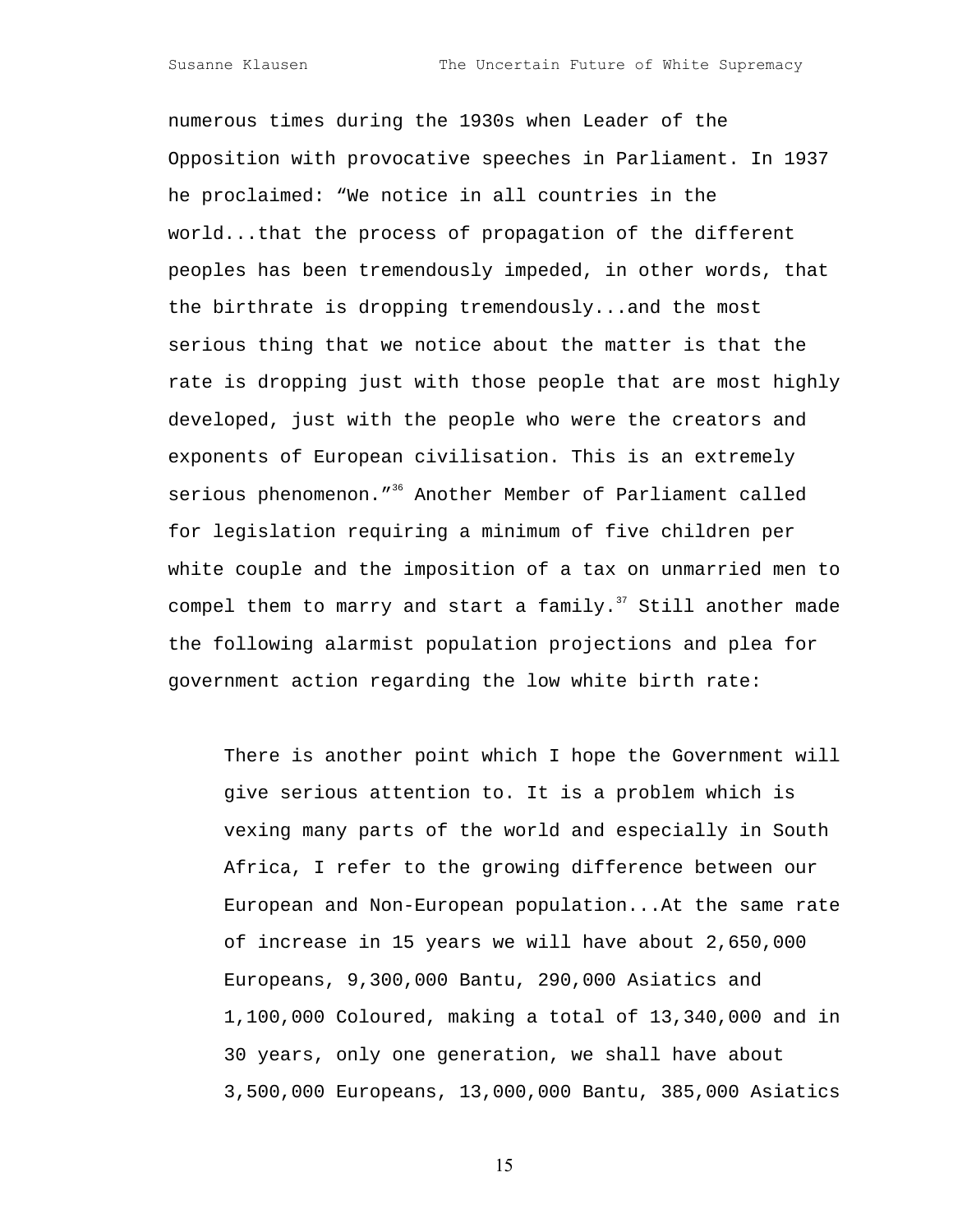and 1,550,000 Coloured. I think for this country that is a very serious matter and we have to consider the best means of overcoming it, whether by wholesale immigration of selected immigrants or in some other way.<sup>38</sup> In my view we have too many motor cars and garages and too few children and nurseries. I hope that this matter will engage the serious attention of the Government.<sup>[39](#page-40-32)</sup>

#### The "Poor White Problem"

Whites worried about the future of "civilization" in South Africa found not just the quantity of whites wanting; they also questioned their quality. Members of the middle classes became increasingly convinced that inferior whites were proliferating, and to such an extent as to constitute a threat to white racial fitness and thus to white supremacy itself. According to commentators, a weak European race that was also numerically insignificant in relation to the dominated majority would have difficulty maintaining power. The source of their anxiety was the "poor whites."

"Poor whites" was the official term for a social group that emerged in South Africa during the uneven development of capitalism. They were mostly Afrikaans-speaking descendants of the voortrekker (pioneer) Boers who, starting in the 1830s, migrated northwards from the Cape Colony into the sub-continent where most subsisted as trekboere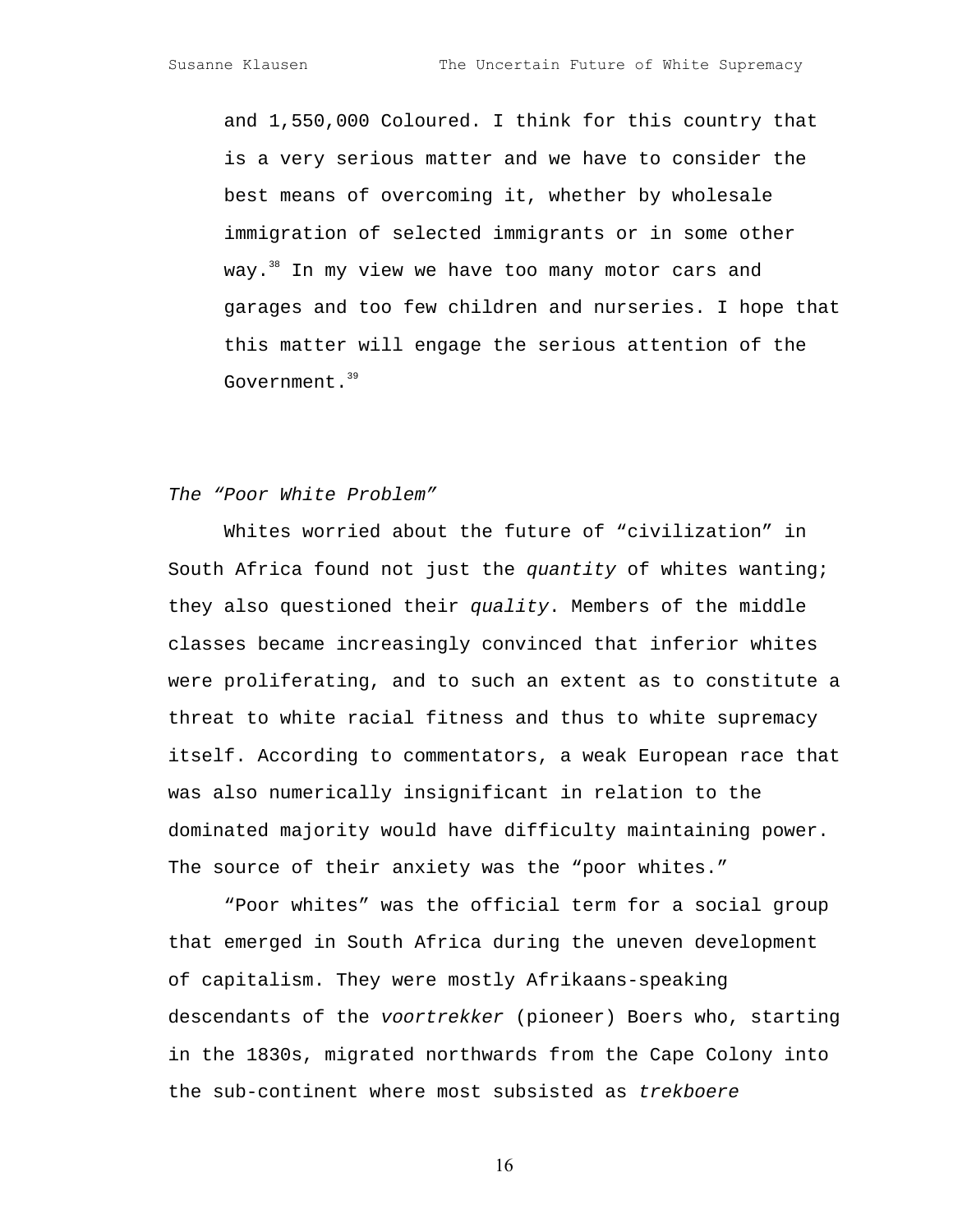(itinerant pastoralists), as bywoners (squatters and tenant labourers), or else as small-scale farmers. Following the mineral revolution, the capacity of many Boers to maintain their rural way of life was severely undermined. The development of capitalist agriculture by landowners keen to supply the new urban centres and overseas markets limited trekboere and bywoner access to land as land prices rose and owners fenced their properties. By the turn of the century, the devastation of the Anglo-Boer War, the Boers' Roman-Dutch law of inheritance requiring equal division of land among male heirs, and recurrent droughts and agricultural crises in the 1880s, 1900s and 1920s further loosened their marginal hold on land.<sup>40</sup> Consequently, a steady stream of impoverished Boers in search of livelihoods flowed from the countryside into urban centres where they became a highly visible underclass concentrated in mixed-race slums. Unable to compete in the burgeoning industrial economy with European immigrants in terms of education and skills, and unwilling to compete with Africans for low-paid manual labour – what they called " $kaffir''$  work – they were a fractured group comprising self-employed petty commodity producers (e.g., brick-makers) and casual service-providers, as well as the "truly destitute." $41$  By 1930 as many as 400,000 whites (in a total white population of just over two million) were living in destitution. $42$  In official as well as popular circles, they became known simply as "the poor whites," or the "poor white problem."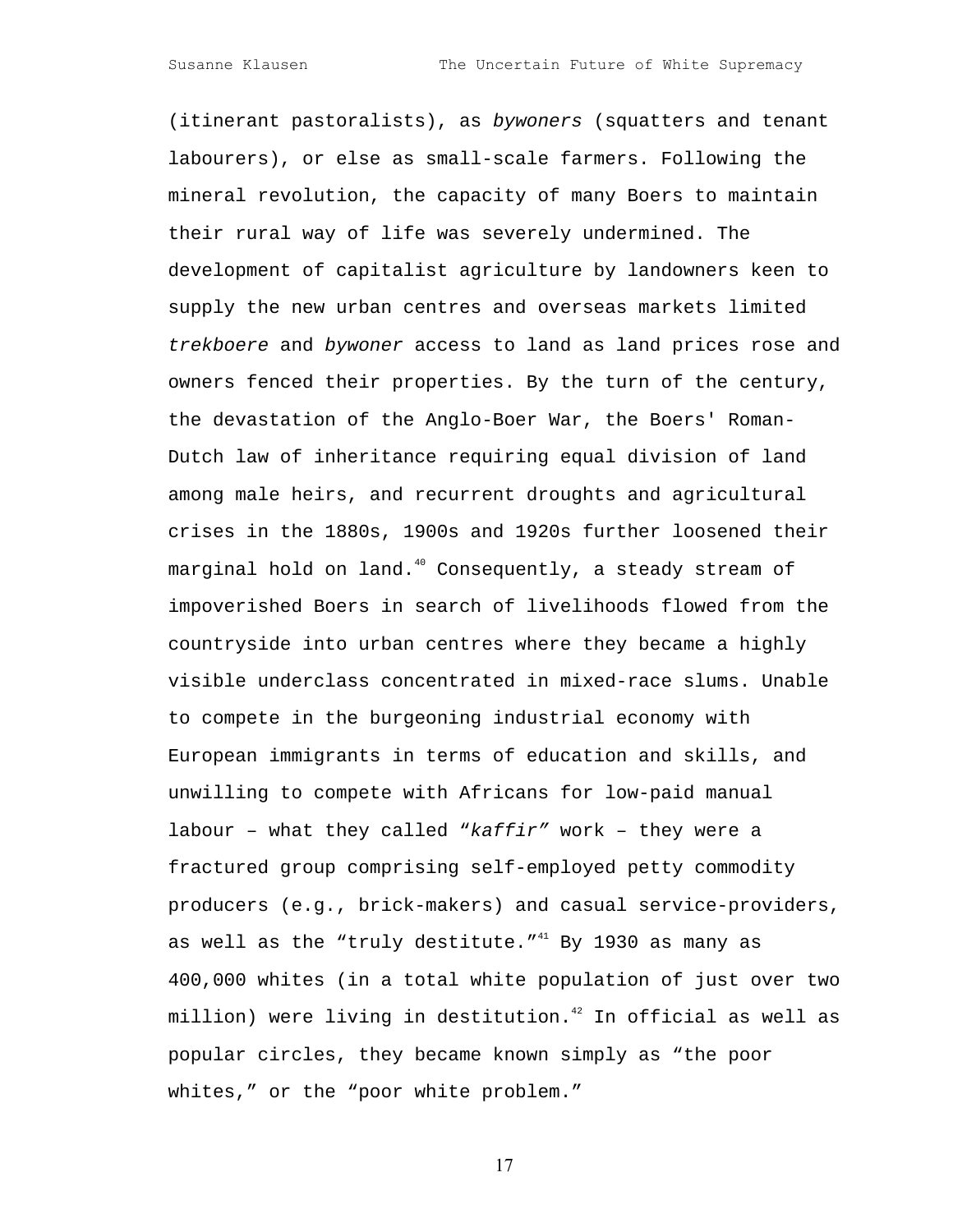Poor whites had always been a troubling phenomenon but with the onset of the Depression, which caused a dramatic increase in the extent of urban white poverty, this population became a widespread social problem of crisis proportions. Professionals, businessmen, local and national politicians, social welfare reformers, and other educated, privileged members of the middle classes perceived poor whites as a threat to the social order in a variety of ways. Some feared they were potential recruits for communists intent on forging a cross-race alliance among the poor. Others accused them of dissolving the porous colour line through fraternization, cohabitation and miscegenation with blacks also residing in the slums, leading to cries for urban segregation. A Dutch Reformed Church (DRC) minister from the northern Cape, for example, reported that extreme poverty was eroding the colour barrier: "Some of our people live in the bushes [where]...there is the danger that a fraternisation may begin amongst some of our sinking countrymen. We have witnessed cases where our whites knocked at the doors of natives while on the road, to ask for food (and rest)..."<sup>43</sup> An influential inquiry into the causes and solutions to "poor whiteism" in the early 1930s also anxiously highlighted the race-leveling effect of poverty: "Long-continual economic equality of 'poor whites' and the great mass of non-Europeans, and propinquity of their dwellings, tend to bring them to social equality. This impairs the tradition which counteracts miscegenation, and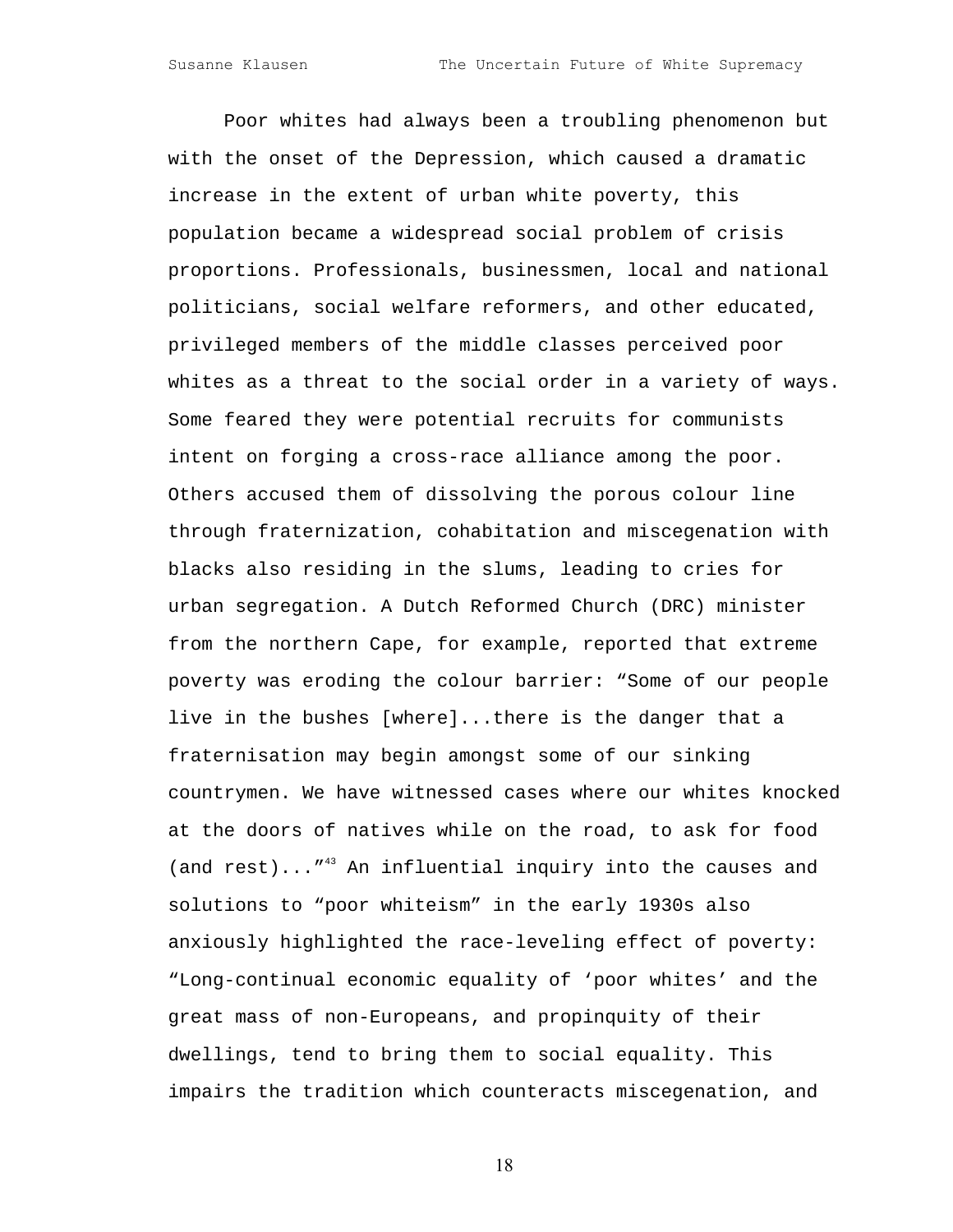the social line of colour division is noticeably weakening. $14^4$ 

Still others feared that poor whites would drag down the health and vitality of the white race to a dangerous degree. This reflected a common assumption among Anglophones and Afrikaners alike that poor whites were physically and mentally inferior. For evidence they pointed to studies of the day that reported alarming statistics, such as the large proportion of "defective" white children – reportedly as much as 65 percent of the student population in the Orange Free State – and the high rate of rejection of military recruits (26 percent). $45$  Most whites believed that poor whites' ill-health and indigency were socially constructed, but a small, determined group of professionals promulgated a biological determinist (eugenist), rather than environmental, explanation. Eugenists from both white ethnic groups were a small but vocal group of proponents of a biological interpretation of poor whiteism. Leading eugenists included prominent figures such as Herbert Fantham, the British biology professor at Witwatersrand University and founder of the Race Welfare Society, and the moderate Afrikaner nationalist E.G. Malherbe who was also a prominent academic. Both men called for restrictions to be placed on the fertility of inherently "inferior" poor whites in the name of preserving white civilization.

Uncertainty about white racial vitality crystallized into a discourse of national decline during the 1930s.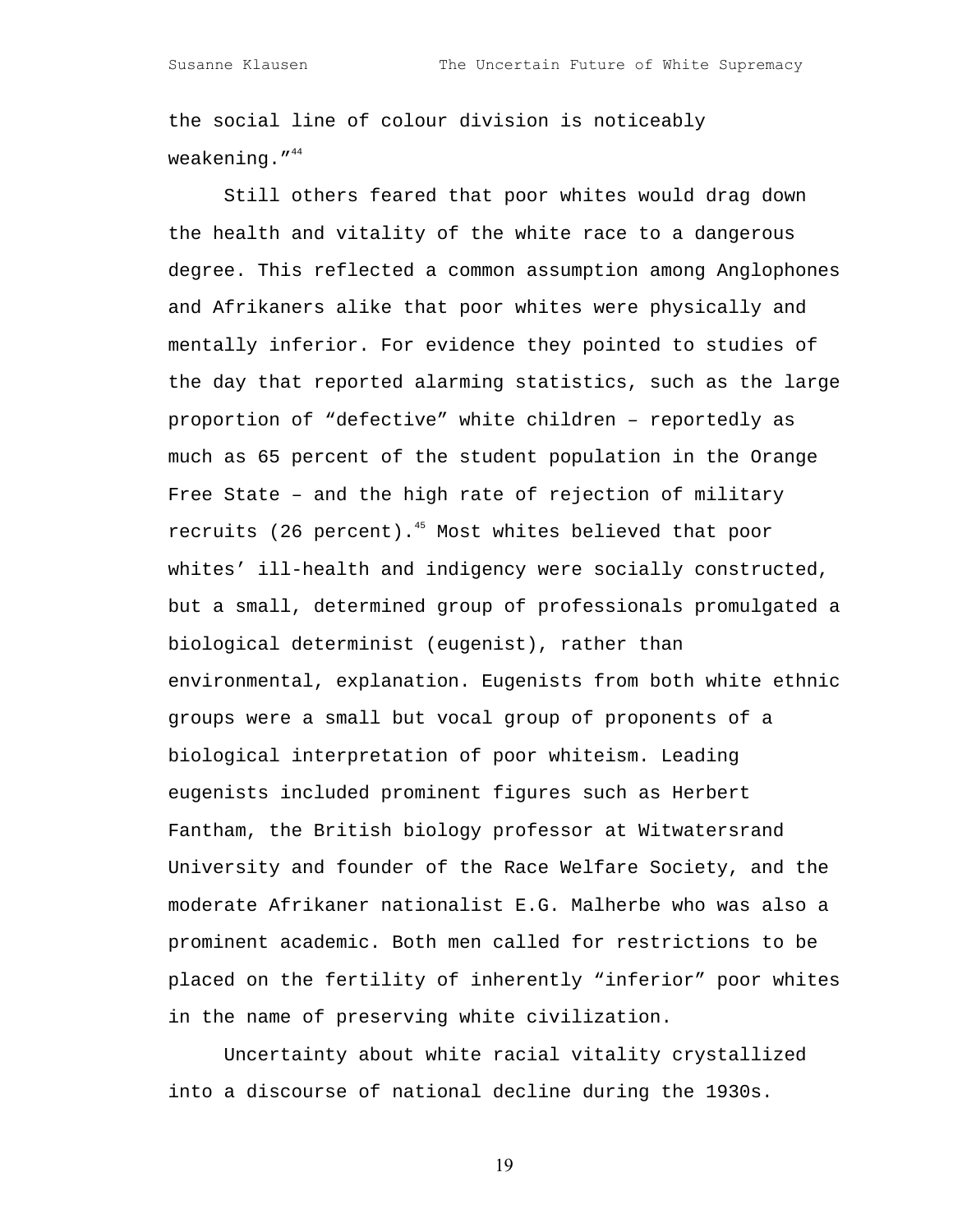Susanne Klausen The Uncertain Future of White Supremacy

Indeed, some politicians believed the country had already fallen from an A.1 (first class) to a C.3 (third class) nation and spoke of an eclipse in national status as though it were common knowledge. One anxious Member of Parliament declared, "[w]e want to make the South African nation an A.1 nation. We do not want a C.3 nation here, and the only way to get an A.1 nation is to have a healthy population.... $^{"46}$  $^{"46}$  $^{"46}$ While new knowledge about deteriorating African health was a source of concern about the nation's vitality, many blamed the drop in global status specifically on the proliferation of low-quality poor whites. $47$  Leila Reitz, the first woman elected a Member of Parliament, bluntly spoke to the prevalent feeling that inferior poor whites posed a threat to the very survival of white civilization:<sup>[48](#page-40-10)</sup>

We all know that the problem always at the back of the minds of everyone in this country is how to maintain...our white civilization. Some look at the problem from the liberal point of view, and others look at it from the repressive point of view, but our aims are the same: to protect our white civilization and to give our white children that quality that will make them, shall I say, the aristocrats of this country. If we do not remain the aristocrats of this country our white civilization is doomed. This country is especially interested not only in the quantity of the children that will grow up, but also in their quality.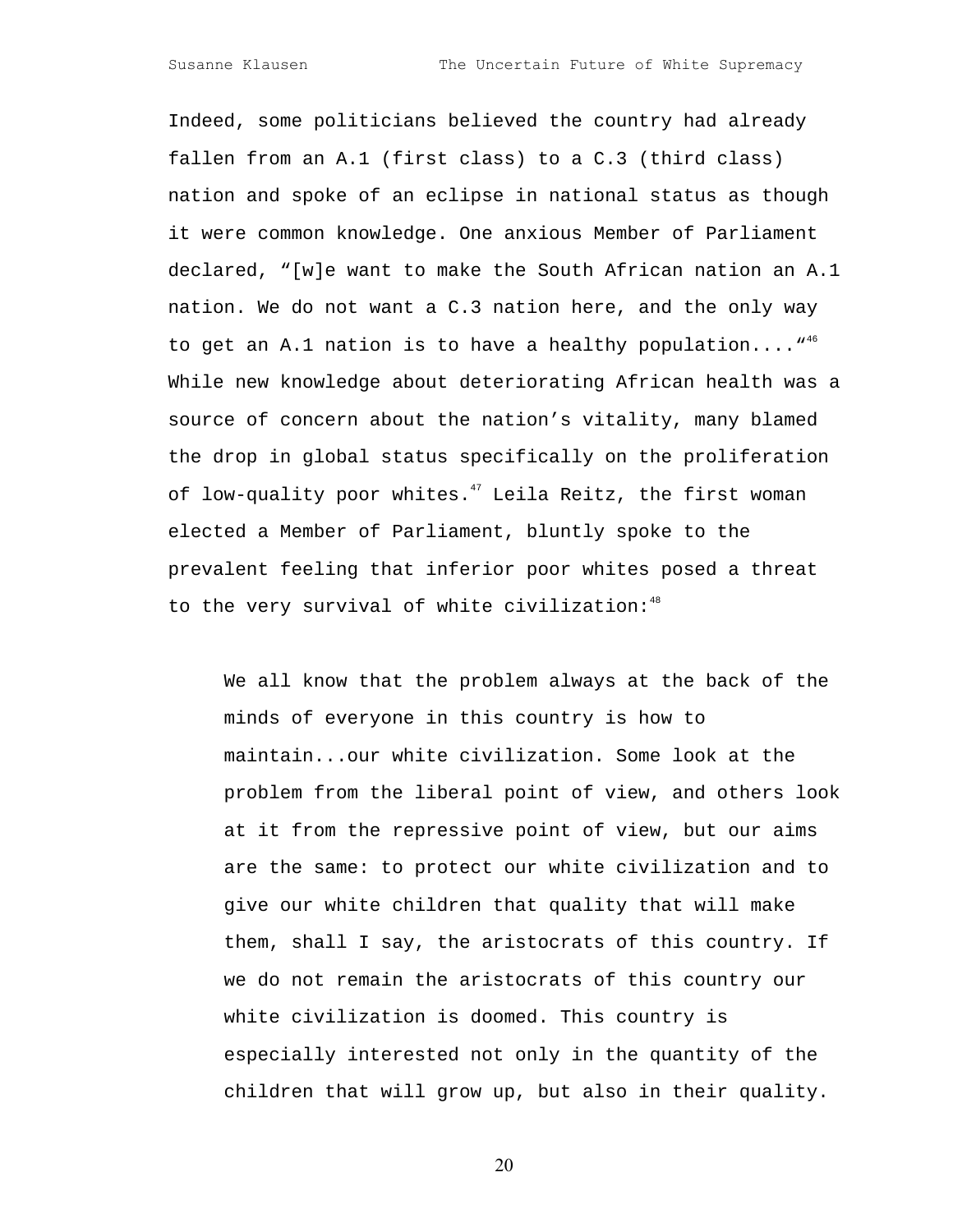We are vitally interested in the quality. We know perfectly well that the children of our poor lack vital energy...and without that they will sink below the level at which they can keep themselves apart as a separate race.<sup>[49](#page-40-17)</sup>

Overall, the prevalence of whites so obviously failing to thrive in modern South Africa was disconcerting for their social betters. The slums in which poor whites lived, as with slums elsewhere in the industrializing world, signified social disorder to a middle-class culture whose faith in progress was vulnerable.<sup>50</sup> In other words, poor whites were a disturbing sign that the white race was not coping well in the context of a modernizing economy. As such they both reflected and fostered a general sense of unease over the future of the nation. $51$ 

Anxiety over the proliferation of poor whites, like over blacks, manifested in a negative preoccupation with their fertility. Poor-white couples were notorious for having far more children than their middle-class counterparts. Upwards of ten or twelve was not uncommon, and disconcerted observers perceived such large families as both a trait and a cause of poor whiteism. $52$  From at least the late 1920s, professionals such as magistrates and doctors from around the country urged the state to control poorwhite fertility, and in the 1930s others joined in. But the most important event to draw public and official attention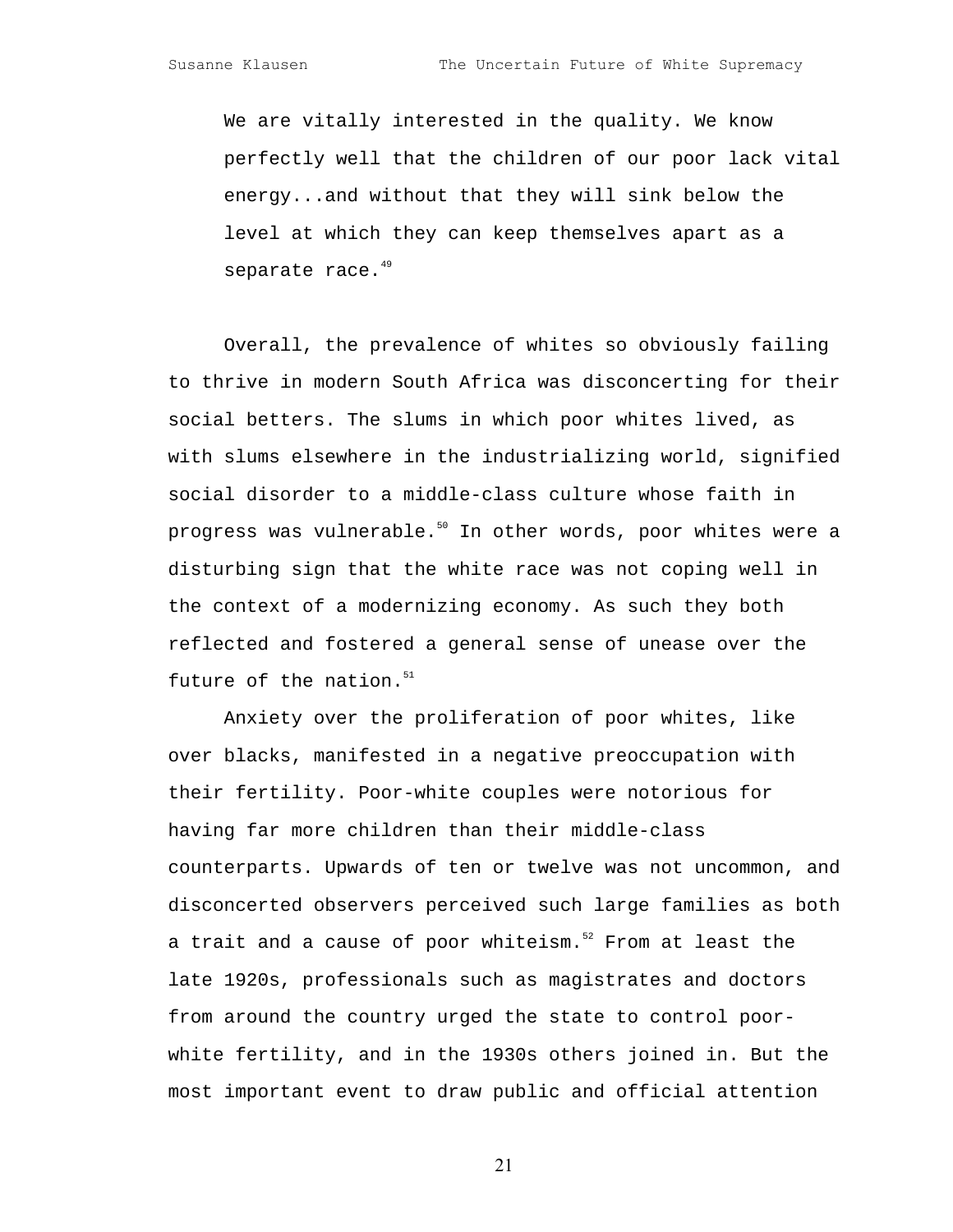to poor whites' propensity to produce large families was the Carnegie Commission of Inquiry into the Poor White Problem (1929-1932). The Commission, funded by the Carnegie Corporation of New York, had five members including Englishspeakers and Afrikaans-speakers. Its mandate was to investigate the causes and solutions to white poverty. The multi-volume report produced by the commissioners was widely read and highly influential, and it included a number of significant references to poor-white fertility.

Three of the Commission's investigators signaled an interest in poor-white fertility. In his volume on education, E.G. Malherbe wrote a chapter entitled "Education, Poverty and Size of Family."<sup>53</sup> The opening sentence declares, "The fact that there are different rates of increase in population at different socio-economic levels of society lies probably at the bottom of most of our social and economic problems."<sup>54</sup> He purported to show that the fertility of the poor was much greater than that of the middle class, the less intelligent section of the population multiplied more rapidly than the more intelligent, and therefore the poor were less intelligent than the middle class. The rapid proliferation of poor whites, he cautioned, would lead inevitably to a drop in the general level of intelligence of the white population, leaving South Africa unable in future to meet the requirements of an industrial economy.<sup>55</sup> Indeed, mentally inferior poor whites already threatened the survival of white supremacy. In order to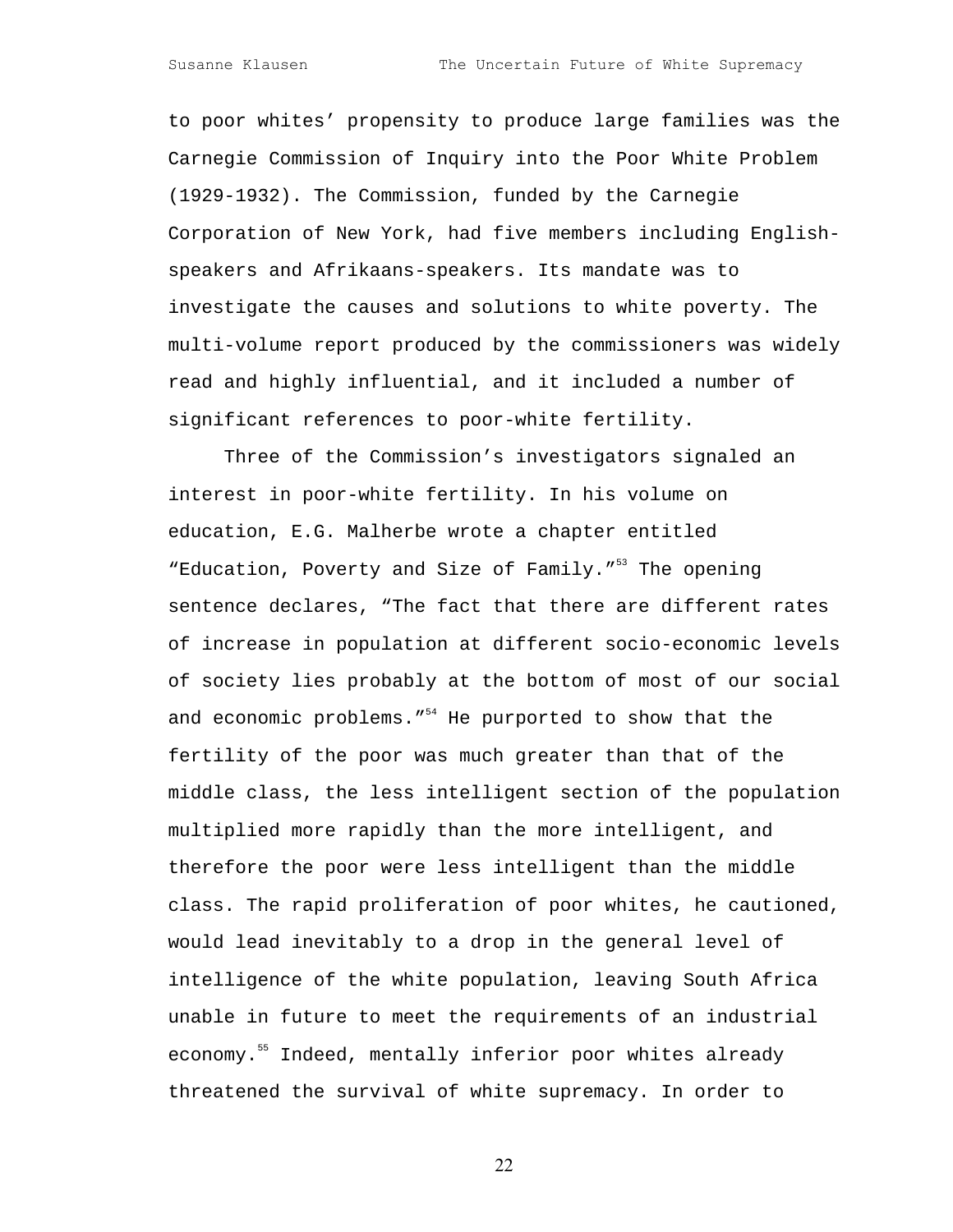prevent the disappearance of South Africa's intellectual assets, he wrote, 'the poor and weaker classes' should restrict their fertility through the practice of contraception.<sup>56</sup>

Malherbe's observations on the threat poor whites posed to European civilization were included in two of the Joint Findings and Recommendations of the Carnegie Commission:

88. Poor families tend to be markedly larger than more prosperous ones, and the children of the former more often show lack of intelligence (as determined by retardation and poor progress at school). This fact has bearings on the quality of our future European population. More than half of our school children are from poor families, and not only is the development of their intelligence often hampered by unfavourable circumstances, but in some cases there are also chances of the child's heredity being poor.

89. If this process is not counteracted and stopped it points to a future possibility of the numbers of the lowest section becoming so large that the burden placed on the shoulders of the more prosperous part of the population...may be too heavy to bear....Education and industry will have to reckon with this in the future. Similar processes are, naturally, also taking place in other countries, but is [sic] deserves special attention in our case, since it affects our relatively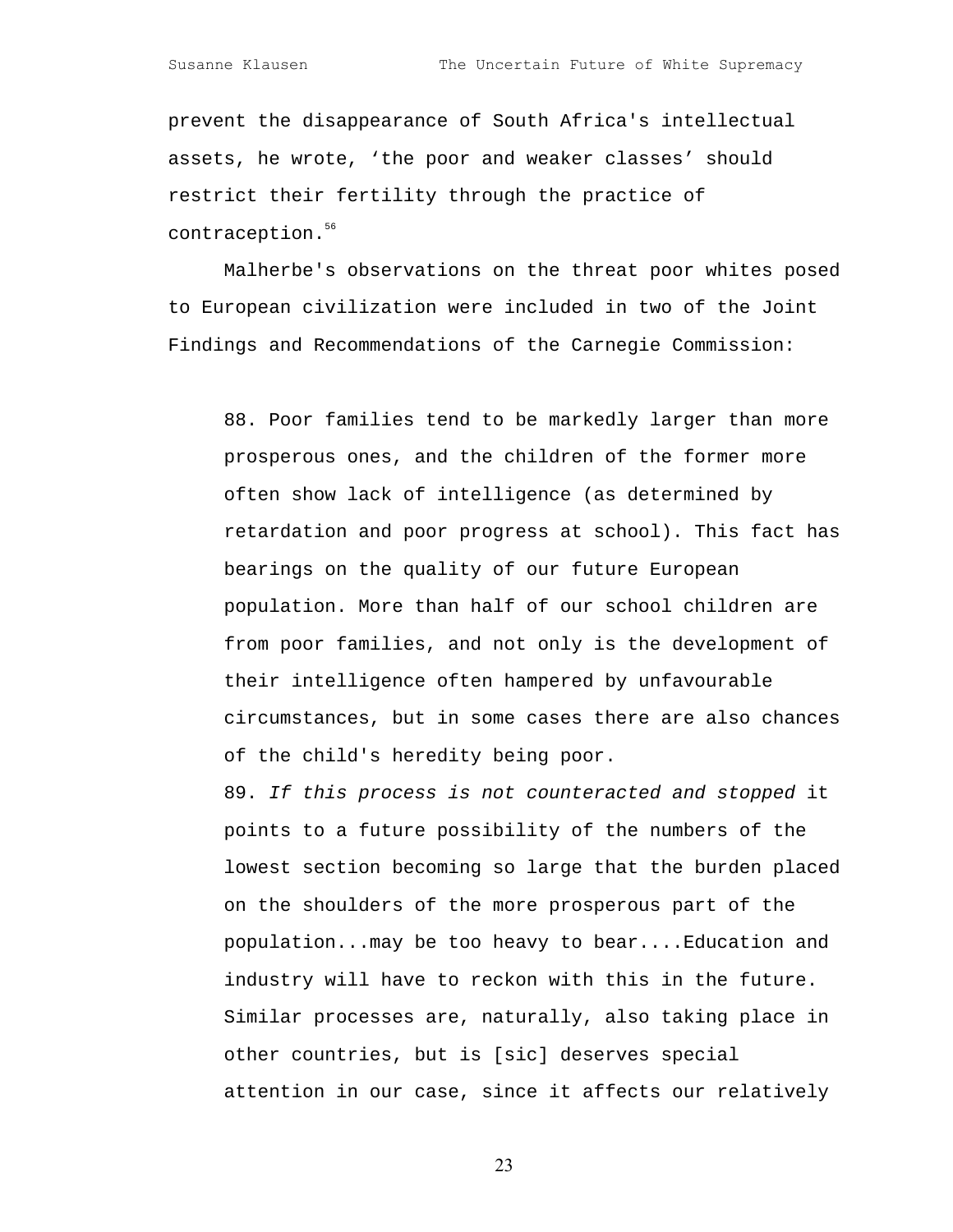small European population as [the] bearer of European civilization in South Africa (emphasis added). $57$ 

The oblique reference to fertility restriction in the passage was the closest the Carnegie Commission came to endorsing birth control. Possibly the Report avoided the topic of contraception because one of the Commission's investigators, J.R. Albertyn, was a Minister of the conservative DRC, which opposed the practice. Albertyn's volume on the sociology of the poor white problem displayed the church's conservative ideology on questions of marriage, family and morality.<sup>[58](#page-40-27)</sup>

Malherbe presented his research to colleagues at the annual meeting of the South African Association for the Advancement of Science in 1932, and as a result the meeting passed 'by a large majority' a resolution proposed by the eugenist H.B. Fantham (president of the Race Welfare Society), urging the DPH to establish birth-control clinics in rural and urban areas as a means of social reform.<sup>59</sup> This agreement demonstrates that, despite their ethnic differences, there was little separating interpretations of poor whiteism between the relatively sympathetic Malherbe and stringently anti-poor-white campaigners like Fantham. Fantham and Malherbe were two highly educated professionals that subscribed to the same racist ideology: both were committed to maintaining white supremacy, assumed that poor whites were inferior, and believed preserving white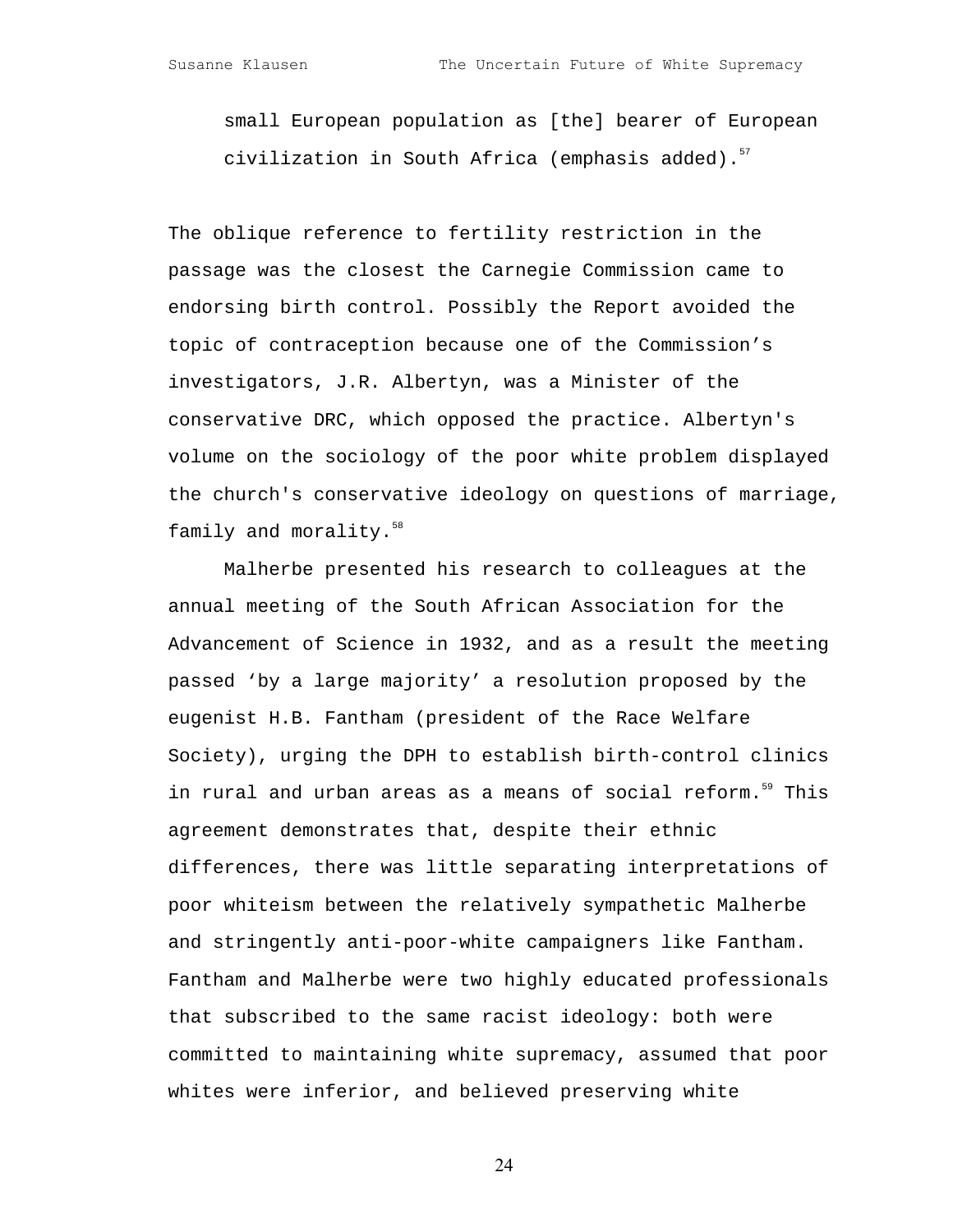civilization required resolving poor whiteism. Class resentment and racism created a great deal of common ground among Afrikaans- and English-speaking eugenists. The difference between them lay in their proposed solutions. Malherbe, himself an Afrikaans-speaker, simultaneously subscribed to environmentalist and biological explanations of white poverty, but primarily the former. Therefore, he believed in the possibility of 'uplifting' poor whites through social support programs. Fantham, on the other hand, a British immigrant, was an extreme biological determinist who found such programs an expensive waste of resources.

R.W. Wilcocks, in his study of the psychological dimension of the poor white problem for the Commission, claimed that "immorality" (having children out of wedlock) was more prevalent among indigent Afrikaans-speakers than among upper-class whites. This, he said, was in part because the former group used contraception less frequently than the latter. Wilcocks's statement might have been another tacit endorsement of birth control.<sup>[60](#page-40-38)</sup>

Marie Rothmann (the sole woman commissioner) also demonstrated eugenic anxiety regarding poor-white fertility in her volume "The Mother and Daughter of the Poor Family." Rothmann, an ardent Afrikaner nationalist, repeatedly remarked on the large numbers of children found among poorwhite families and the prevalence of people of "subnormal  $intelligence"$  among them. $61$  She stated that the "propagation of the unfit" was a "very urgent problem," and "the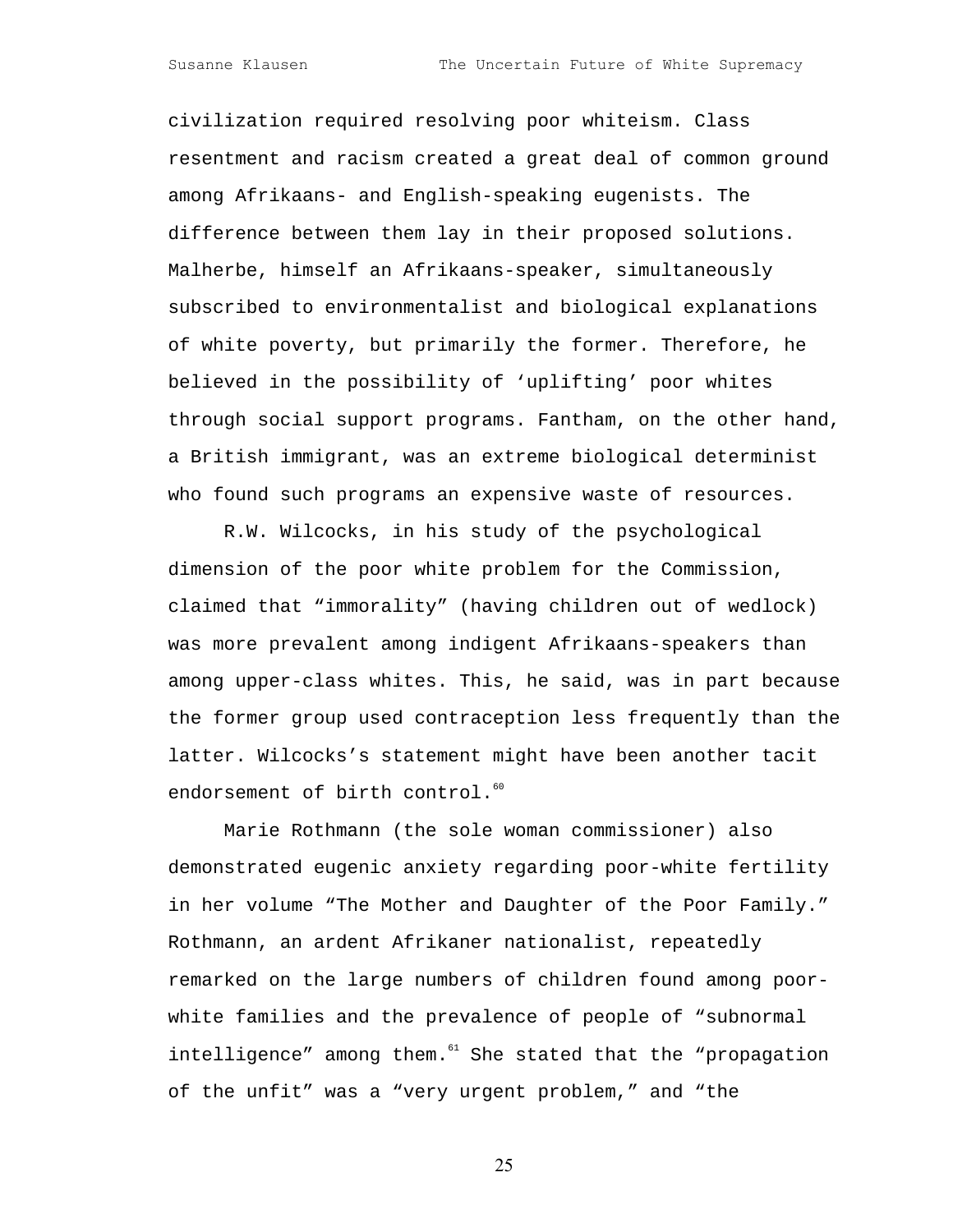irresponsible reproduction of children by parents who are quite obviously unfit," was breeding a lazy, stupid and criminal type of poor white. $62$  Her concerns were shared among her colleagues in the Afrikaanse Christelike Vroue Vereniging (Afrikaans Christian Women's Union, or ACVV), an Afrikaner nationalist women's welfare organization whose efforts at "uplifting" the volk (Afrikaner people/nation) included calling for a reduction in the excessively large size of poor-white families.<sup>63</sup> In 1933, Rothmann wrote a pamphlet, "Irresponsible Parenthood," in which she called for "scientific, ethical and healthy birth control" on eugenic grounds (see Chapter Seven).<sup>64</sup> However, the ACVV placed far less emphasis on curbing poor-white fertility as a means to prevent the production of the "unfit" than on lobbying the central state to develop midwifery and contraceptive services as rehabilitative measures, discussed further in subsequent chapters.<sup>55</sup> Indeed, despite the hereditarian strand in its analysis, the Carnegie Commission's final report as a whole was far more concerned with environmental, especially economic, causes of white poverty than with a biological explanation and recommended social welfare measures for rehabilitation.

The commission's environmental approach reflected the dominant attitude towards the poor-white problem in the 1930s. The racial imperative to rescue poor whites for the sake of the race, which was contending with an increasingly visible and militant black majority; and the political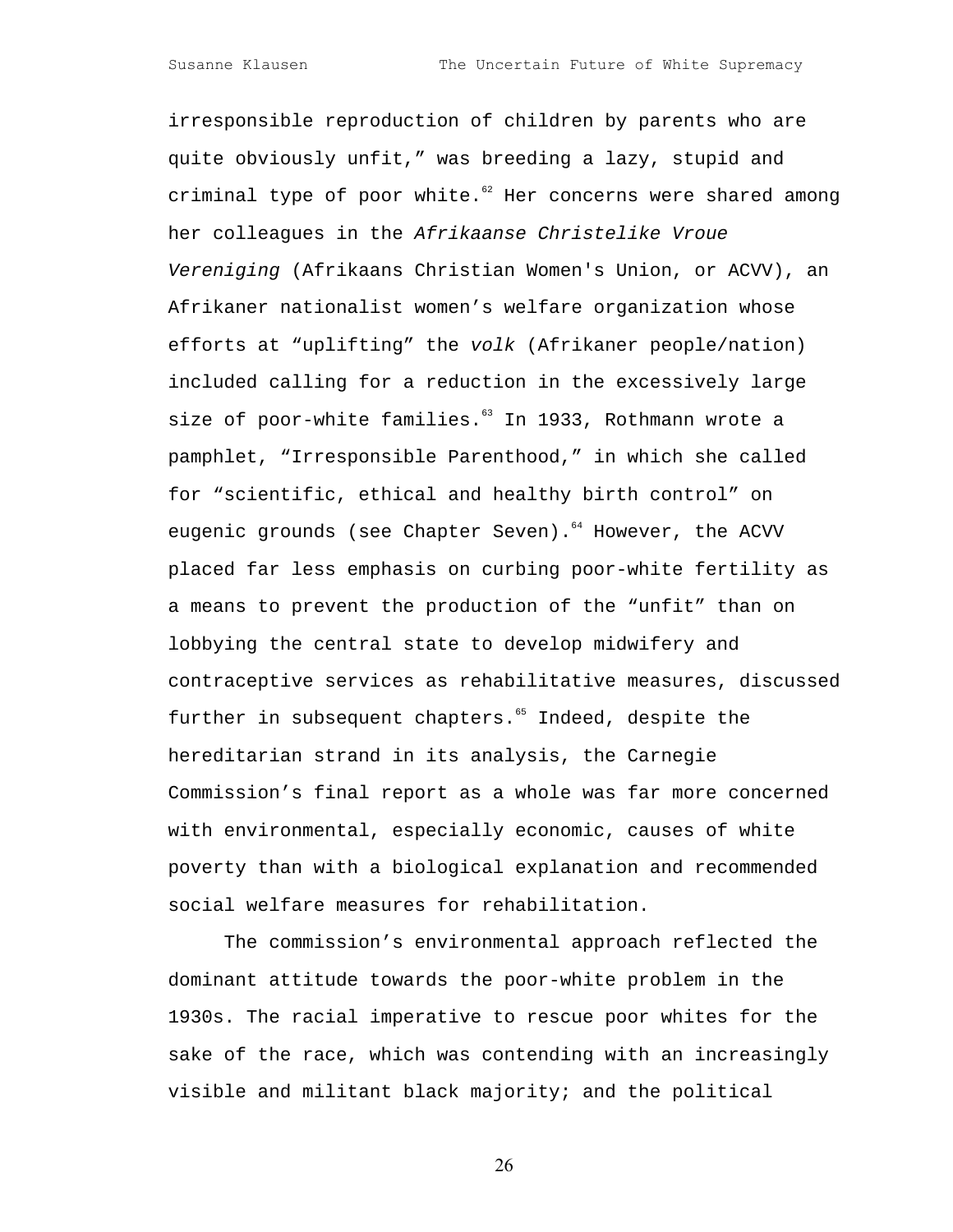requirement to transcend the white-ethnic division for Anglophones and moderate Afrikaners, both of whom feared emergent extreme Afrikaner nationalism,<sup>66</sup> led inevitably to the optimistic conclusion that poor whites could, and should, be rescued. Despite poor whites' questionable racial value and loyalty, prosperous South Africans needed them to succeed. Therefore, alarmist observations about poor whites were usually accompanied by demands for steps to be taken to "uplift" them. For example, Leila Reitz called on the government in 1934 to improve conditions for poor whites for racist reasons: "And this country in particular, with its native population and its coloured population and its Asiatic population, can least of all afford to disregard the conditions under which its white people live. $10^{67}$  $10^{67}$  $10^{67}$ 

Nervousness about the poor white problem was strikingly similar to the anxiety produced by American "poor whites," or "poor white trash," common names for the poverty-stricken population of landless whites that emerged in the United States in the nineteenth century. Before the American Civil War, poor non-slaveholders comprised 30 to 50 percent of whites and many, like their South African counterparts, subsisted as farm labourers and sharecroppers.<sup>68</sup> American poor whites also constituted a "troubling presence" in a society where racists (pro-slavery advocates) equated white skin with respectability and black skin with manual labour. There, too, poor whites' personal, often co-operative, sometimes intimate interactions with blacks (slaves) raised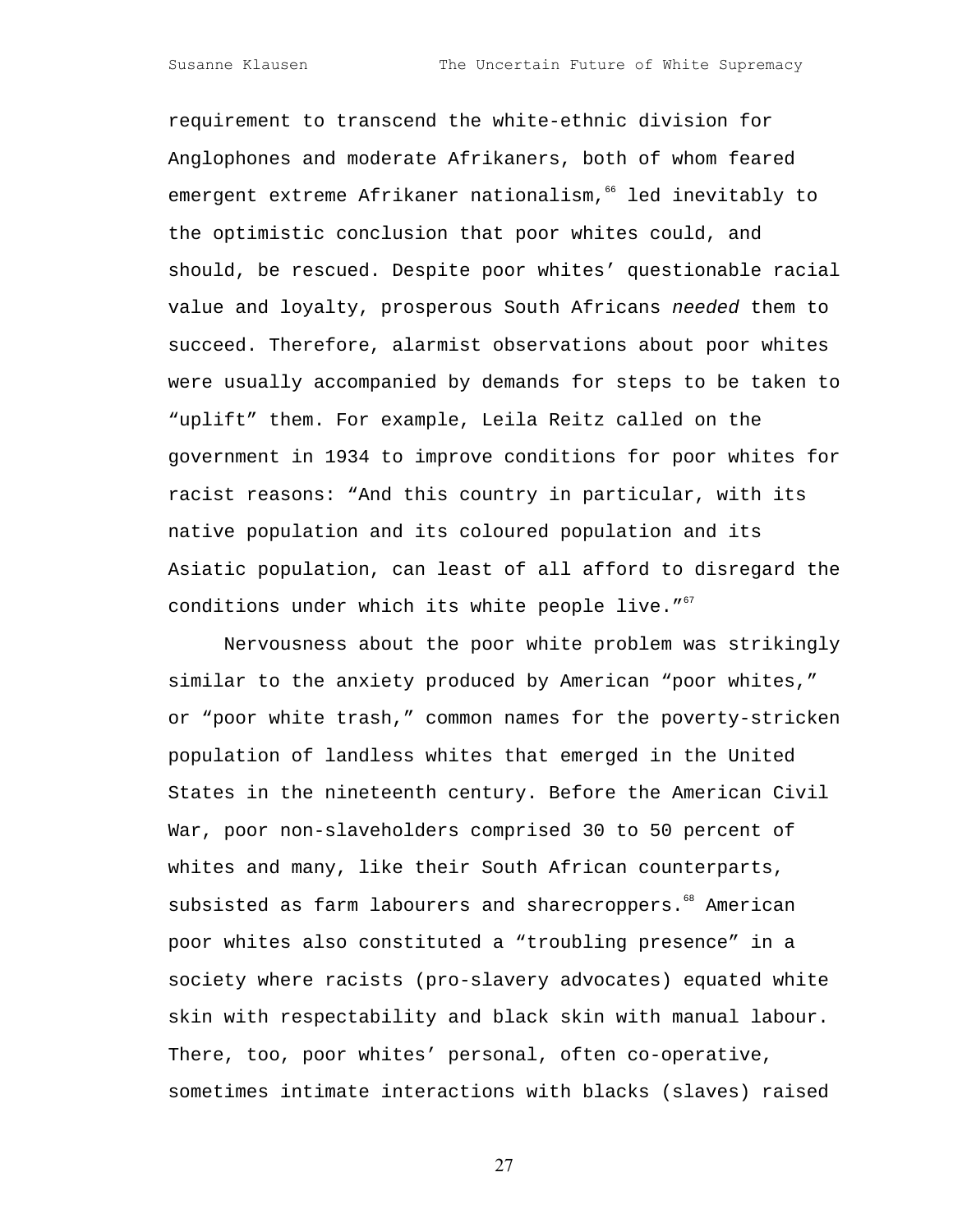doubts about their racial loyalty. In an observation that could equally apply to South Africa, Charles Bolton writes that American poor whites undermined southern desires to create a society "in which economic and social levels divided neatly along colour lines."<sup>69</sup> Resentment in both national contexts was transposed into a negative cultural stereotype of a rural, illiterate, superstitious, lazy, shiftless, irresponsible, and fecund public nuisance who voluntarily chose to live life contrary to respectable society.<sup>70</sup> Yet, at the same time, the need to maintain white supremacy in both countries rendered poor whites' less of a threat than blacks.

As historians have shown, the churches, state, and other institutions did attempt to rehabilitate poor whites. Relief schemes implemented first by the DRC and eventually by the central state were explicitly intended to raise the living standard of poor whites above that of povertystricken blacks in a bid to avert a cross-race alliance and make certain that they upheld a sense of "civilized" whiteness. $1/1$  As early as 1893, the DRC, which comprised the three white Afrikaans-speaking churches, adopted the cause of the destitute members of the volk by establishing labour colonies in order to draw them out of Babylon and "back to the land." $72$  (In the process, the DRC became a broad-based church that claimed a membership of about four-fifths of the Boer population. $13)$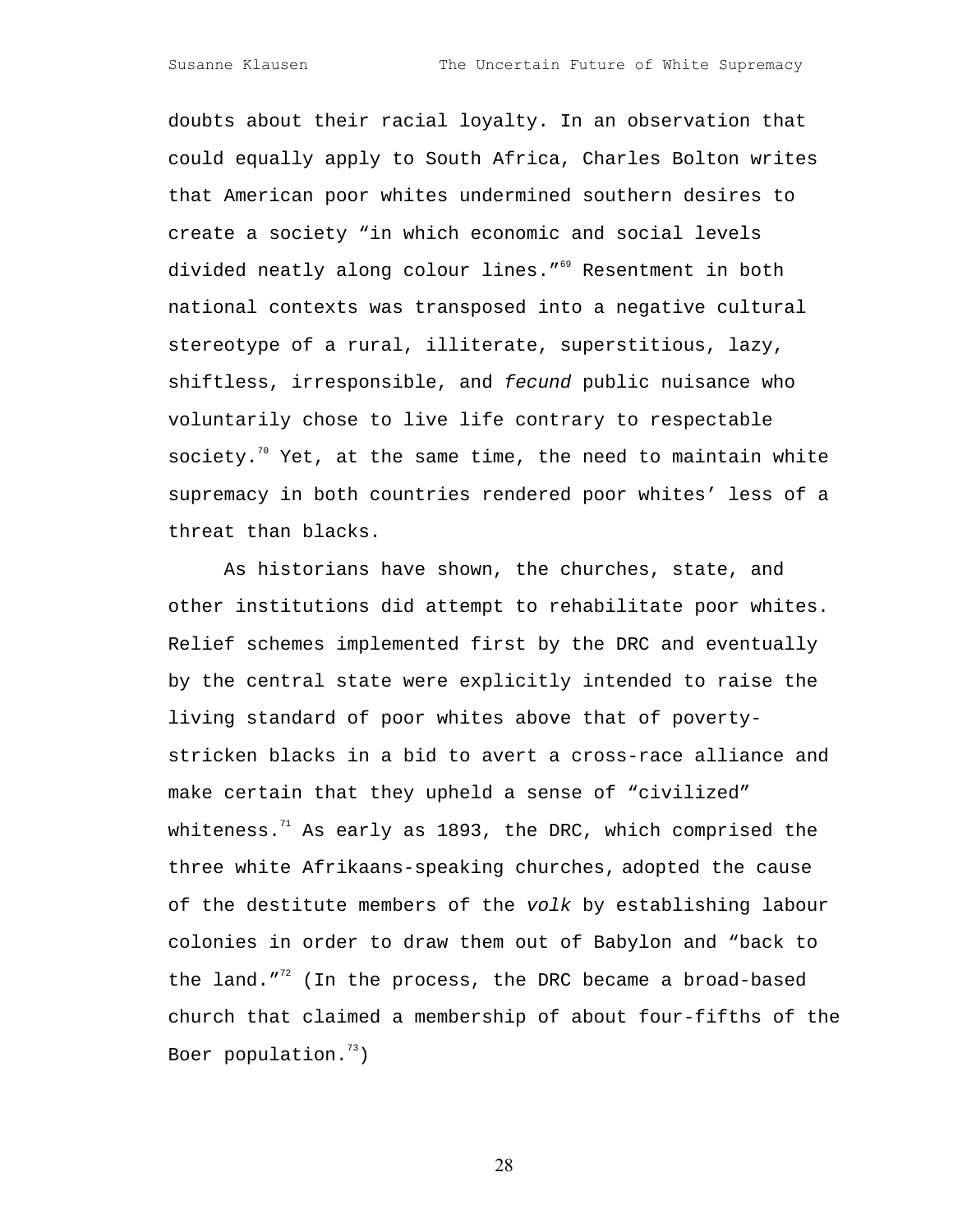State recognition of the poor white problem also began in the late nineteenth century. In hopes of uplifting poor whites and capturing their allegiance, successive governments from Union onward implemented redistributive social welfare programs. $74$  After the Afrikaner National Party (NP) assumed power in 1924 with the support of the South African (whites-only) Labour Party, the central state redoubled its efforts in this direction. Government introduced the "civilized labour policy," a series of laws aimed at returning poor whites to the land, providing others with a "firm-footing" in the cities, and generally ensuring that they attained a "civilized" (white) standard of living. Indeed, the Union Department of Labour was created in 1924 with the explicit object of finding work for indigent whites. $75$  Relief measures abounded, including, as one example, preferential employment in government-funded sectors like the railway system that entailed replacing blacks with unemployed whites.<sup>76</sup> Appalled by African poverty and starvation on the collapsing Native Reserves, liberal historian William Macmillan angrily commented in 1930: "Gestures from the Government of white masters show...that they have chosen this of all moments to decide that poor whites in particular must be protected against the 'Native menace. $'$ "<sup>[77](#page-40-54)</sup>

However, such measures were ineffective. Whatever government tried to do was severely constrained by orthodox economic thinking concerning the limited role of the state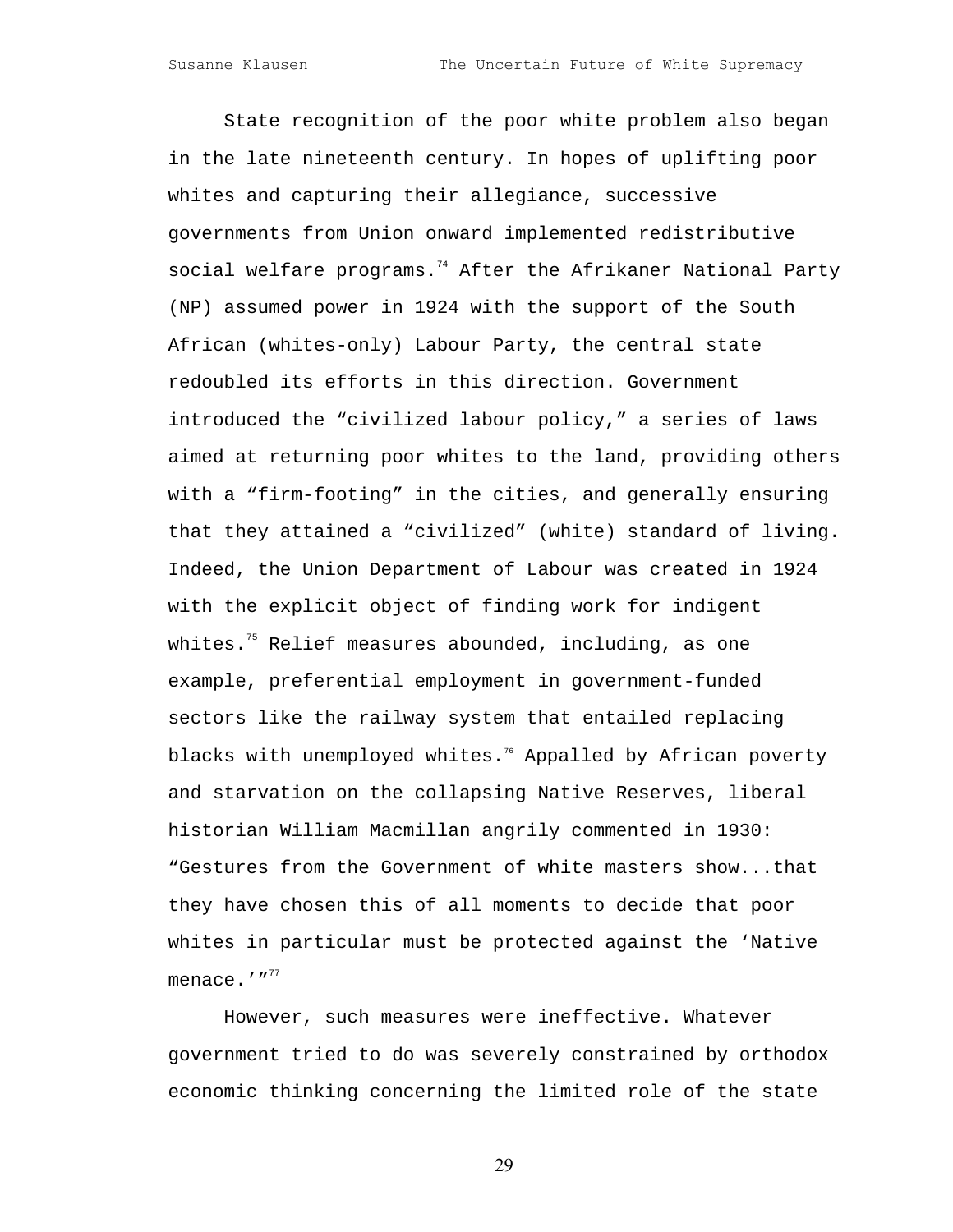and strongly held views that charity should be a private, not a public, matter. This limitation was evident, for example, in the policies governing official aid projects that imposed stringent financial control and moral strictures on the poor whites gathered into rural settlements for re-education and moral improvement.<sup>78</sup> Most significantly, continued economic hardship, exacerbated by the Great Depression, drastically accelerated the process of poor whiteism in the late 1920s and early 1930s as smallscale farmers were wrenched from the land in ever-greater numbers.

### Conclusion

By the 1930s Afrikaans-speaking and Anglophone elites politicians, leaders within the DRC, academics, members of the medical and legal professions and those in their cultural milieu – were worried about their nation's survival. They felt under siege on two fronts: blacks were widening their demographic lead over whites, and poor whites were threatening the race from within. Of the two intimately articulated social problems only one appeared amenable. Curbing black population growth was never considered, and the relatively small size of the white population was clearly an intractable source of vulnerability. But the quality of whites could and must be improved. This required resolving the poor white problem. To some, the very survival of South Africa depended upon it. And it was the desire to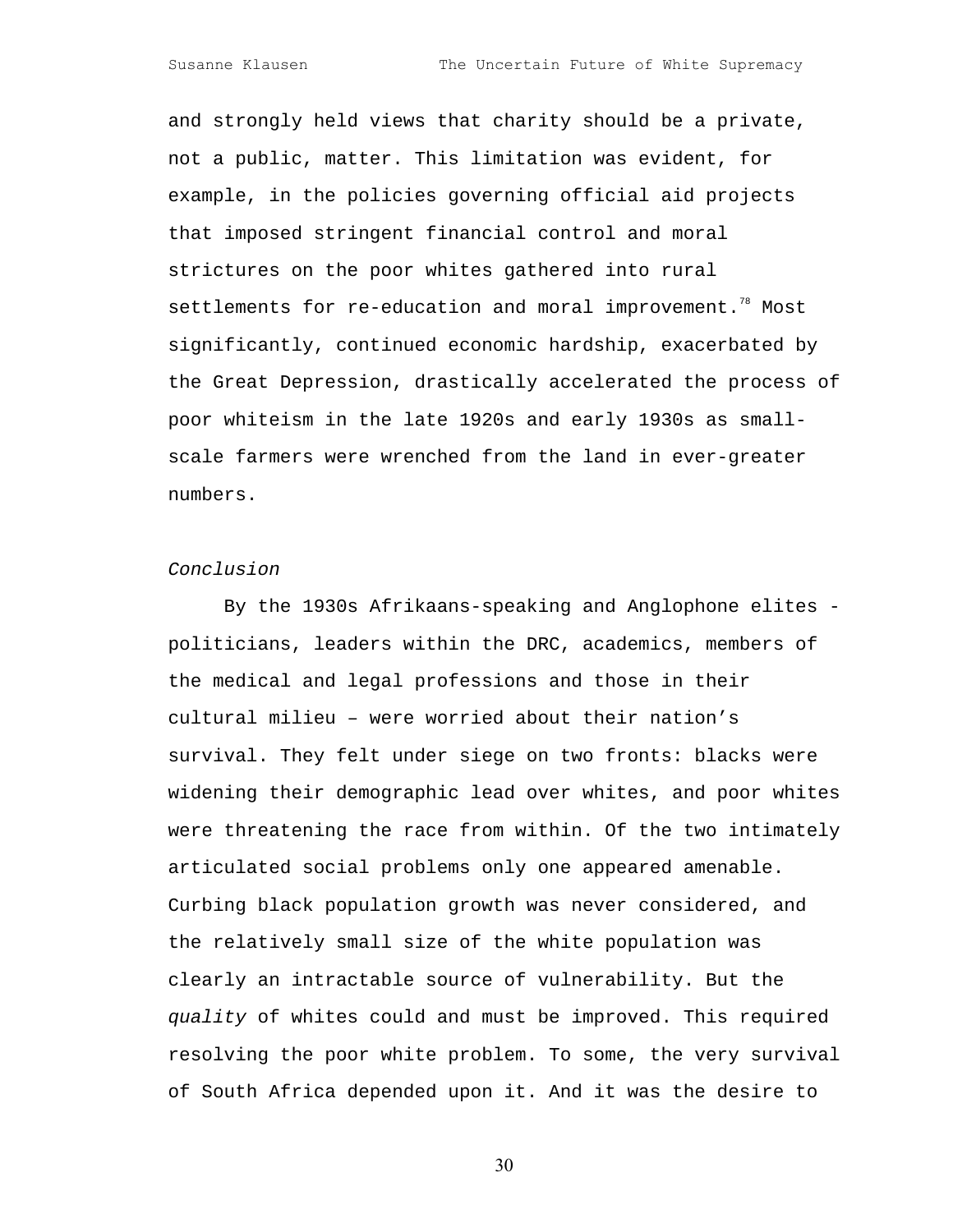do so that persuaded a small but determined group of whites to take up the banner for birth control.

In 1930, birth-control advocacy groups formed in the two largest cities, Johannesburg and Cape Town, and in subsequent years groups formed in other urban centres around the country. Between 1932 and 1936 these independent organizations established private birth-control clinics in urban communities throughout the country that served thousands of poor women – mostly, though not exclusively, poor white women. Then in 1935 five organizations located in the Transvaal, the Cape, and Natal came together to form the South African National Council for Birth Control (renamed the South African National Council for Maternal and Family Welfare the following year), a development that reflected the birth-control movement's growing confidence and social legitimacy. Within another three years the Union Department of Health was providing substantial funds to support the national council (£1000 per year), especially efforts to expand contraceptive services to poor-white women in rural areas. In a mere ten years, the birthcontrol movement, hand-in-glove with the Department of Public Health, had brought about a shift in popular and official perceptions of birth control from a marginal,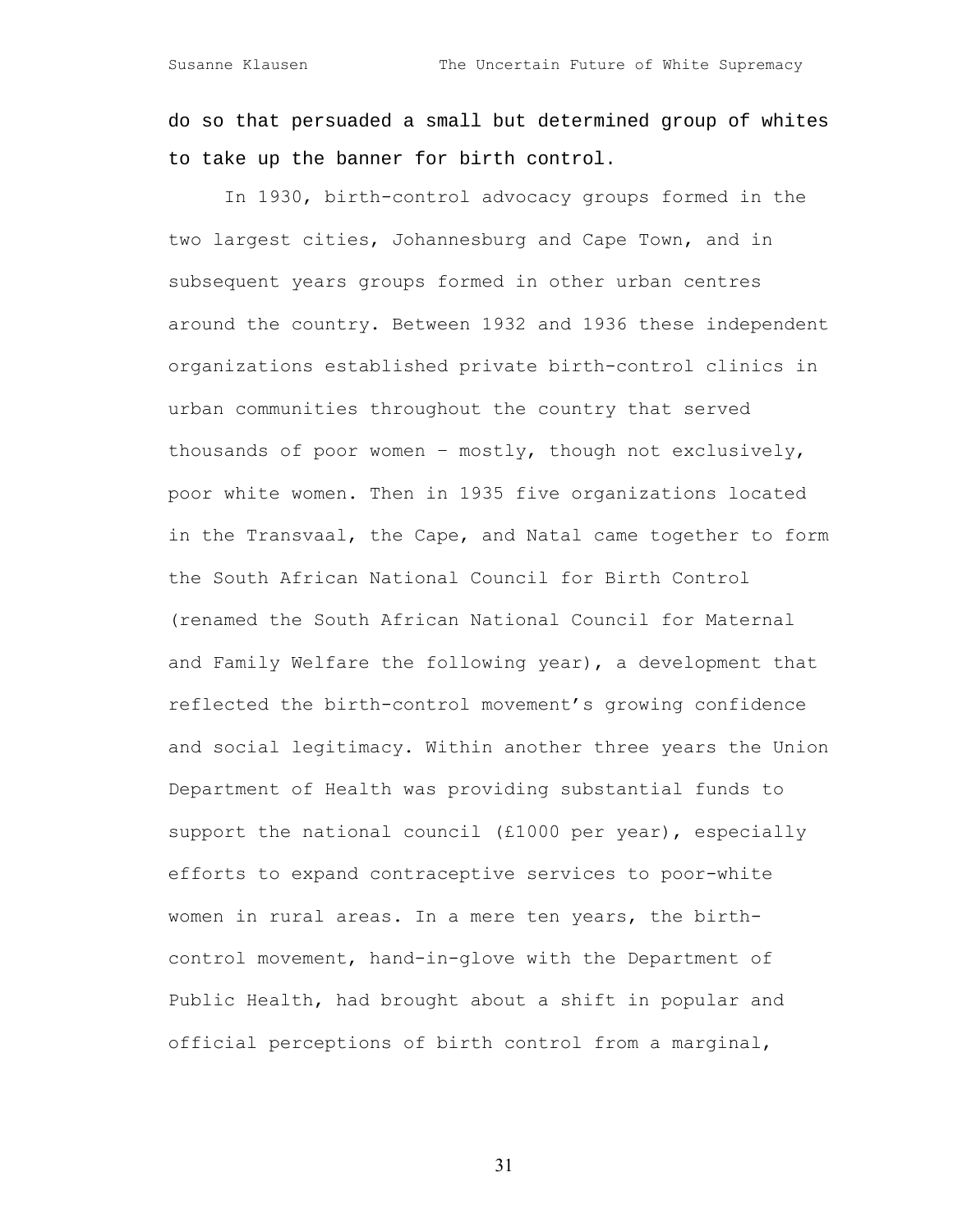shameful topic to an intensely contested, widely debated, and ultimately respectable matter of public health policy.

## **Endnotes**

 $\overline{\phantom{a}}$ 

<sup>1</sup>  *Debates of the House of Assembly*, (Pretoria: Union of South Africa), Vol. 23, (9 April-4 June 1934), 8 May, 3324.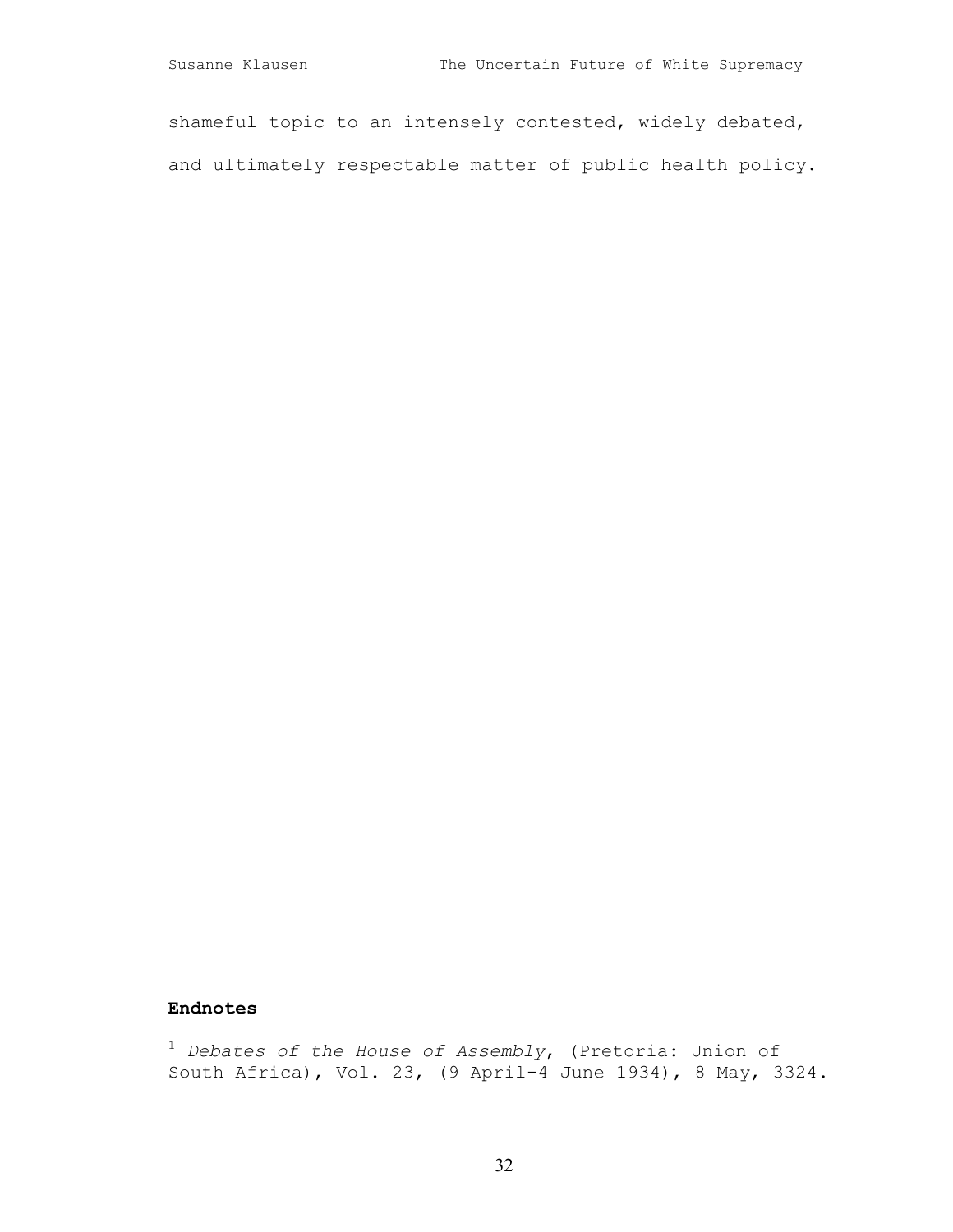2 Planned Parenthood Association of South Africa (PPASA), "Minutes of the Second Meeting of the South African National Council for Birth Control," (6-7 October 1936), 8. <sup>3</sup> Susanne Klausen, *Race and Reproduction in South Africa: The Politics of Birth Control, 1910-1945*, unpublished manuscript, 2002.  $4$  L.T. Badenhorst, "South Africa," in Bernard Berelson, ed., *Population Policy in Developed Countries*, (New York: McGraw Hill, 1974), 385-402; J.L. Sadie, "The Costs of Population Growth in South Africa," *South African Journal of Economics*, 40 (1972), 107-18; J.L. Sadie, "Population and Economic Development in South Africa," *The South African Journal of Economics*, 39 (1971), 138-48; and H. Bernstein, "Has Planned Parenthood a Place in the Population Explosion?" *Public Health* (December 1968), 531-41. 5 Barbara Klugman, "The Political Economy of Population Control in South Africa," (BA thesis, University of Witwatersrand, 1980), 6. 6 Some studies include: J.M. Lotter and J.L. van Tonder, "Fertility and Family Planning in Thlabane" (Pretoria: HSRC, 1975); J.M. Lotter and J.L. van Tonder, "Fertility and Family Planning Among Blacks in Africa: 1974" (Pretoria: HSRC, 1976); H.J. Groenewald, "Fertility and Family Planning in Atteridgeville: Data for 1969, 1974 and 1975" (Pretoria: HSRC, 1978); J.M. Lotter and J.L. van Tonder, "Certain Aspects of Human Fertility in Rural Bophuthatswana" (Pretoria: HSRC, 1978); J.J. van Wyk, "Multipurpose Survey Among Blacks in Urban Areas - 1978: Some Practices with a Contraceptive Effect: Abstinence and Breast-feeding" (Pretoria: HSRC, 1979); and R.B. van der Merwe and J.J. van Wyk, "Fertility and Family Planning in Daveyton: Survey Among Men" (Pretoria: HSRC, 1982). <sup>7</sup> Studies include: Marianne Edmunds, "Population Dynamics and Migrant Labour in South Africa," in Karen L. Michaelson, ed., *And the Poor Get Children: Radical Perspectives on Population Dynamics* (New York: Monthly Review Press, 1981), 154-79; Madi Gray, "Race Ratios: The Politics of Population Control in South Africa," in Lars Bondestam and Staffan Bergstrom, eds., *Poverty and Population Control* (London: Academic Press, 1980), 137-55; Barbara Brown, "'Facing the Black Peril': The Politics of Population Control in South Africa," *Journal of Southern African Studies*, 13(3) 1987, 256-73; Klugman, "The Political Economy of Population Control in South Africa;" Barbara Klugman, "Decision-Making on Contraception Amongst a Sample of Urban African Working Women," (MA thesis,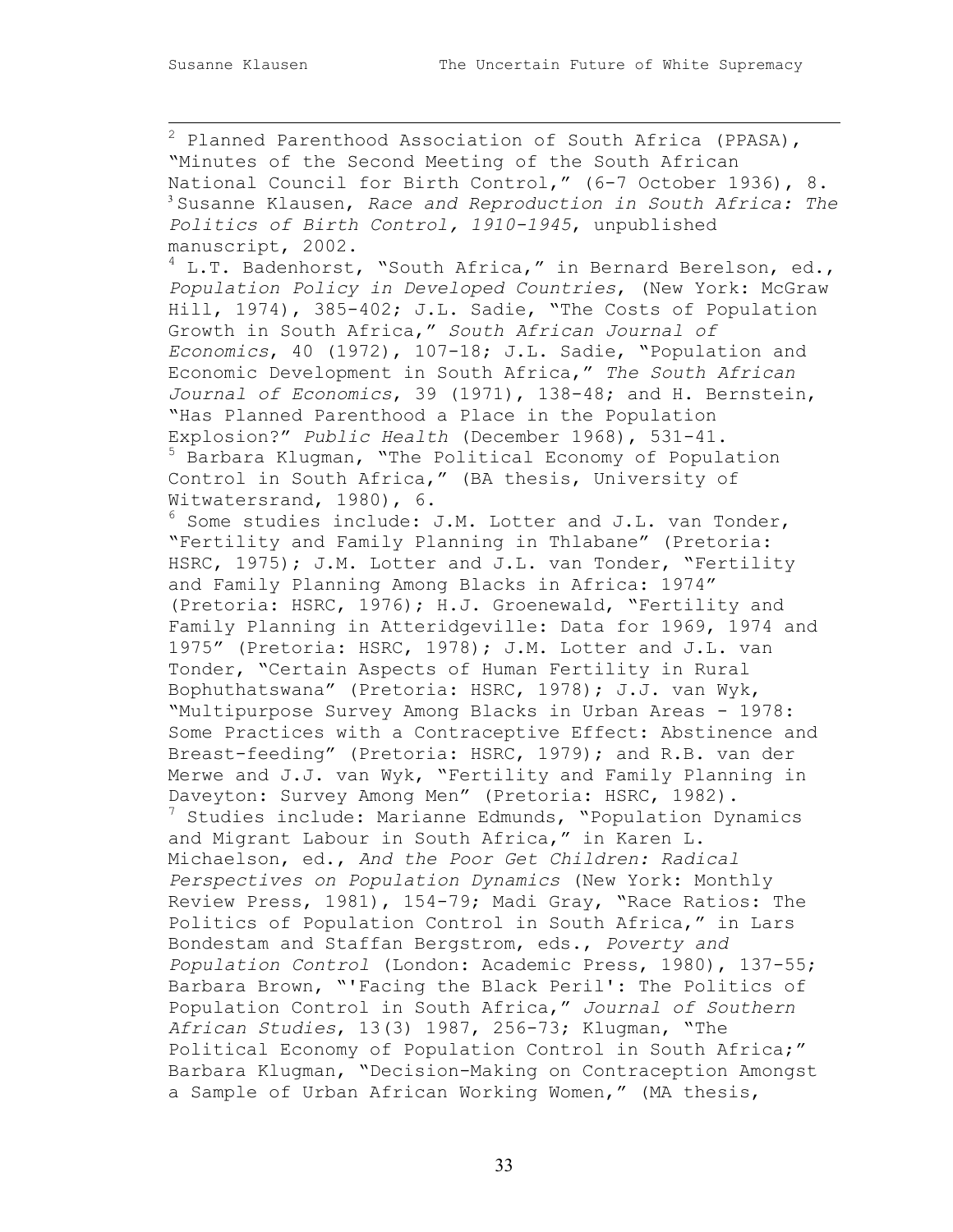University of the Witwatersrand, 1988); Barbara Klugman, "Politics of Contraception in South Africa," *Women's Studies International Forum*, 13(3) (1990), 261-71; Barbara Klugman, "Population Policy in South Africa: A critical perspective," *Development Southern Africa*, 8(1) (1991), 19- 34; Emelda Boikanyo, Meg Gready, Barbara Klugman, Helen Rees, and Makhosazana Zaba, "When is Yes, Really Yes? The Experiences of Contraception and Contraceptive Services Amongst Groups of South African Women," Report of a study conducted for the Women's Health Project, Centre for Health Policy, Dept. of Community Health, Johannesburg, 1993; and Elaine Salo, "Birth Control, Contraception and Women's Rights in South Africa: A Cape Town Case Study," unpublished paper, 1993.

8 Brown, "'Facing the Black Peril,'" 268; Salo, "Birth Control, Contraception and Women's Rights in South Africa," 5; and Natalie Stockton, Deputy Director of Family Planning, South African Department of Health, 1987, cited in Klugman, "Decision-Making on Contraception Amongst a Sample of Urban African Working Women," 102.

<sup>9</sup> Dr. J.H.O. Pretorius, Deputy Director-General: Regulation, Services and Programmes, Ministry of Health. Short overview of the full submission to the Truth and Reconciliation Commission, 1997, 7.

10 Brown, "'Facing the Black Peril,'" 267.

 $11$  Joyce Newton-Thompson's undergraduate thesis on the Cape Town Mothers' Clinic Committee is an exception. See Joyce Newton-Thompson, "Birth Control Clinics in the Western Cape, c1932 to c1974: A History," (BA thesis, University of Cape Town, 1992).

 $12$  This is a vast literature. Significant studies from the Anglophone world include: On Britain: Angus McLaren, *Reproductive Rituals: The Perception of Fertility in England from the Sixteenth Century to the Nineteenth Century* (London: Methuen and Co. Ltd., 1984); Angus McLaren, *Birth Control in Nineteenth-Century England* (London: Croom Helm, 1978); Jane Lewis, *Politics of Motherhood: Child and Maternal Welfare in England, 1900- 1939* (London: Croom Helm, 1980); Richard A. Soloway, *Birth Control and the Population Question in England, 1877-*1930 (Chapel Hill: University of North Carolina, 1982); Jeffrey Weeks, *Sex, Politics and Society: The Regulation of Sexuality since 1800* (New York: Longman, 1981); Deborah Cohen, "Private Lives in Public Spaces: Marie Stopes, the mothers' clinics and the practice of contraception," *History Workshop*, 35, 95-116.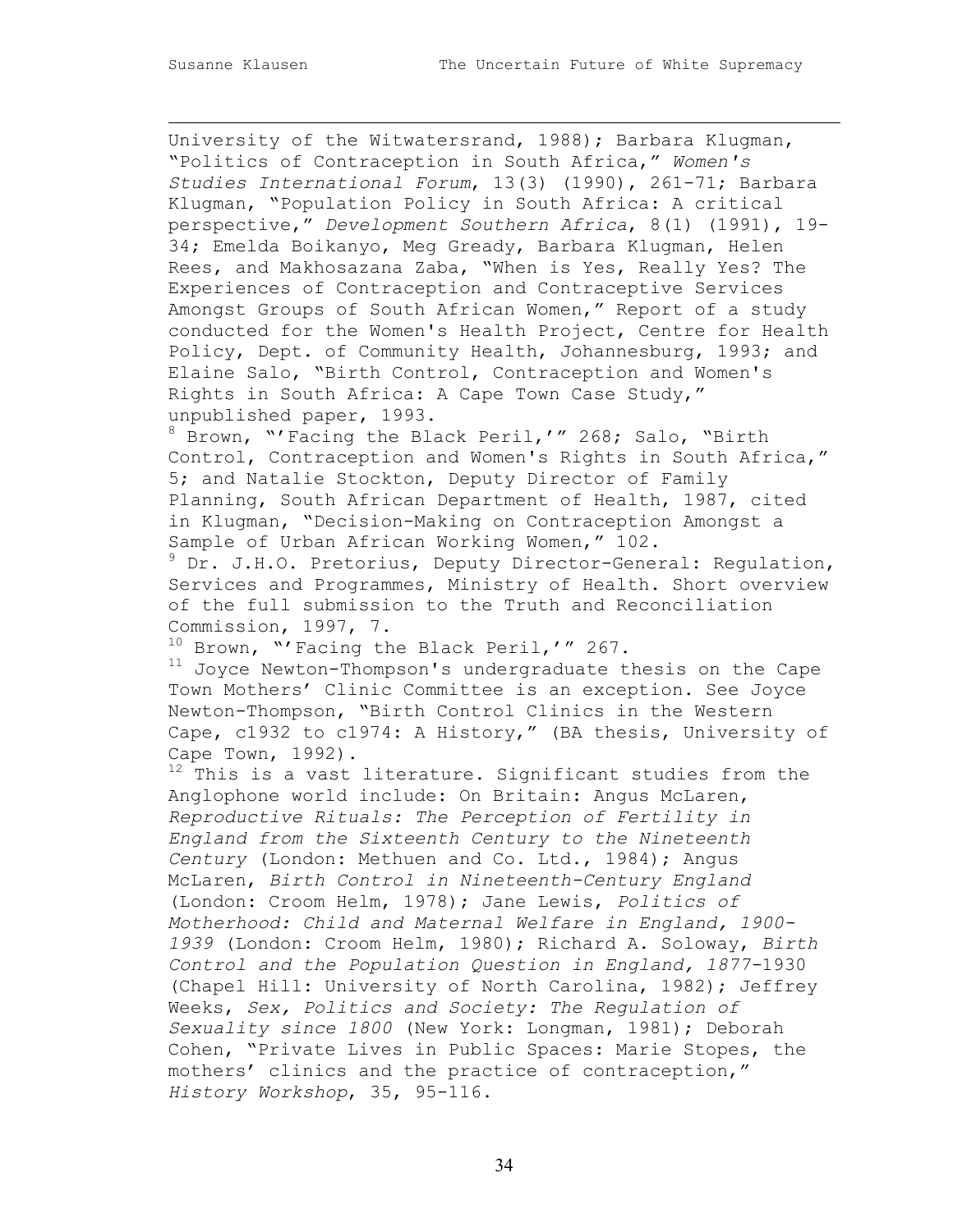On the United States: Linda Gordon, *Woman's Body,*  Woman's Right: Birth Control in America, 2<sup>nd</sup> ed. (New York: Penguin Books 1990), Loretta Ross, "African American Women and Abortion" 1800-1970," in Stanlie M. James and Abena P.A. Busia, eds., *Theorizing Black Feminisms* (New York: Routledge, 1994); Jessie Rodrique, "The Black Community and the Birth Control Movement," in *Unequal Sisters: A Multicultural Reader in U.S. Women's History* (New York: Routledge, 1990); Angela Davis, "Racism, Birth Control and Reproductive Rights," in Marlene Gerber Fried, ed., *From Abortion to Reproductive Freedom: Transforming a Movement*  (Boston: South End Press, 1990); James C. Mohr, *Abortion in America: The Origins and Evolution of National Policy, 1800-1900* (New York: Oxford University Press, 1978); Rosalind Petchesky, *Abortion and Woman's Choice: The State, Sexuality, and Reproductive Freedom*, 2nd ed. (Boston: Northwestern University Press, 1990); James Reed, *From Private to Public Virtue: The Birth Control Movement and American Society Since 1830* (New York: Basic Books, 1978).

On Canada: Angus McLaren and Arlene Tigar McLaren, *The Bedroom and the State*: *The Changing Practices and Politics of Contraception and Abortion in Canada, 1880-1980* (Toronto: McClelland and Stewart, 1986); Susanne Klausen, "Doctors and Dying Declarations: State Regulation of Abortion in British Columbia, 1917-1936," *Canadian Bulletin of Medical History/Bulletin Canadien d'Histoire de la Medecine*, 13 (Spring 1996), 53-81.

 $13$  Pamela Scully, "White Maternity and Black Childhood: The Rhetoric of Race in the South African Women's Suffrage Movement 1895-1926," unpublished paper; Cherryl Walker, Women and Resistance in South Africa, 2<sup>nd</sup> ed. (Cape Town: David Philip, 1991); Cherryl Walker, "The Women's Suffrage Movement: The Politics of Gender, Race and Class," in Cherryl Walker, ed., *Women and Gender in Southern Africa* (Cape Town: David Philip, 1990), 313-345; Cherryl Walker, "'Women and Resistance' In Search of SA Feminism," *Work in Progress*, April 1985, 25-30; Liz Walker, "Feminism, a theory of practice for personal and political liberation" (BA thesis, University of Witwatersrand, 1988), see chapter 2, "Feminism and politics in South Africa," 33-45; Janet Shapiro, "Political and Economic Organization of Women in South Africa - the Limitations of a Notion of 'Sisterhood' as a Basis for Solidarity," *Africa Perspective*, Autumn 1980, 1-15.

 $14$  The franchise was granted to white women in 1930 in order to dilute the impact of the limited African franchise in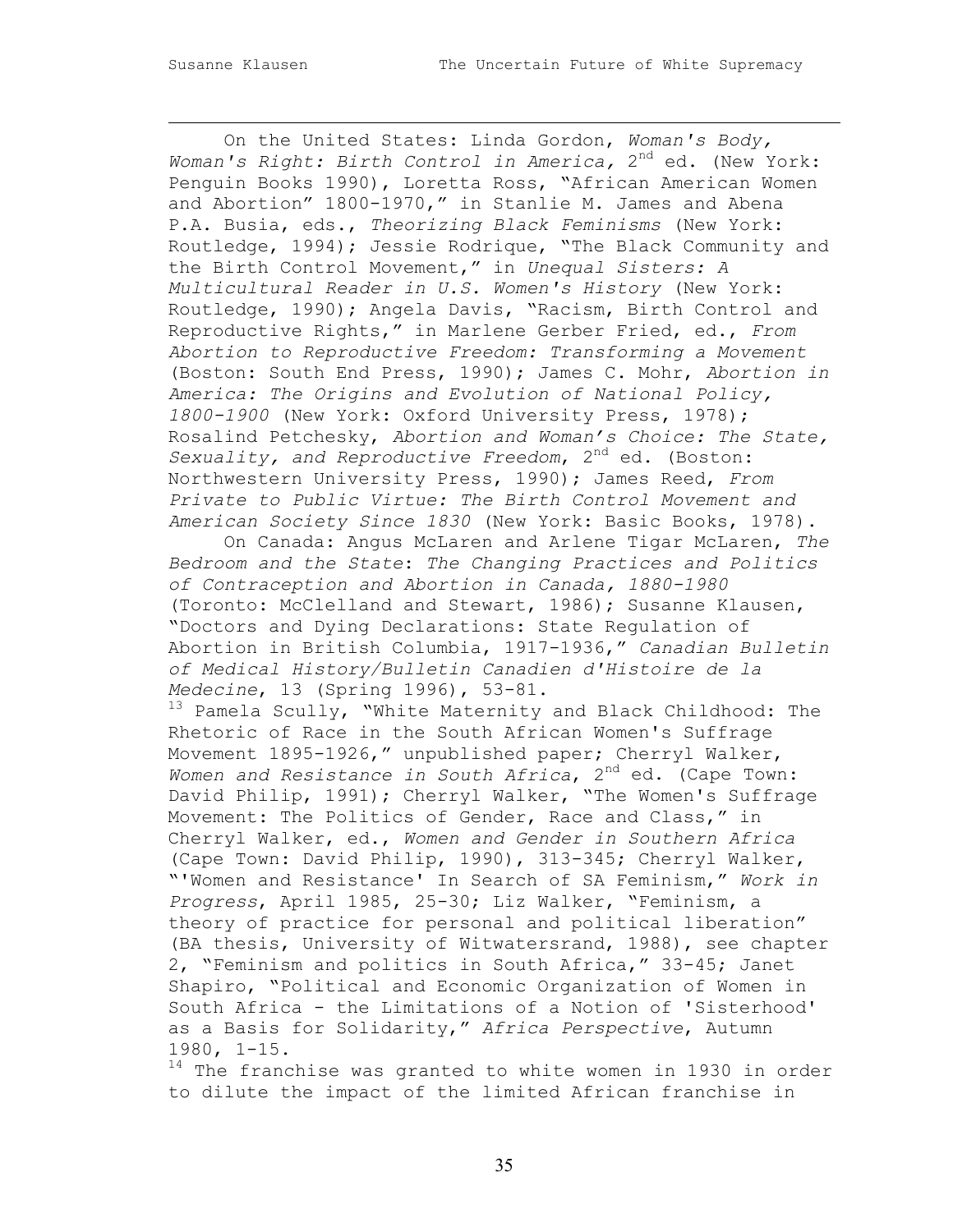the Cape - as the white women's suffrage movement well knew. See Cherryl Walker, "The Women's Suffrage Movement." <sup>15</sup> On African women's and men' difficulty with the term "feminism" see Susan Arndt, "African Gender Trouble and African Womanism: An Interview with Chikwenye Ogunyemi and Wanjira Muthoni," *Signs: Journal of Women in Culture and Society*, 25, 3 (2000), 709-726. <sup>16</sup> On abortion the sole study is Helen Bradford's essay "Herbs, knives and plastic: 150 years of abortion in South Africa," in T. Meade and M. Walker (eds.), *Science, Medicine and Cultural Imperialism* (New York, 1991). 17 Walker, *Women and Resistance in South Africa*; Cherryl Walker, "Women and Gender in Southern Africa to 1945: An Overview," in Cherryl Walker, ed., *Women and Gender in Southern Africa to 1945*, 1-32; Julia C. Wells, *We Now Demand! The History of Women's Resistance to Pass Laws in South Africa* (Johannesburg: Witwatersrand University Press, 1993); Belinda Bozzoli with Mmantho Nkotsoe, *Women of Phokeng: Consciousness, Life Strategy, and Migrancy in South Africa, 1900-1983* (Portsmouth, N.H.: Heinemann, 1991). For overviews of gender and women's history in South Africa see: Penelope Harrington, "Women in South Africa: The Historiography in English," *The International Journal of African Historical Studies* 26, 2 (1993), 161-9; Belinda Bozzoli, "Marxism, Feminism and South African Studies," *Journal of Southern African Studies*, 9(2) (1983), 139-72; and Deborah Gaitskell, "Introduction," *Journal of Southern African Studies*, 10(1) (1983), 1-15.

 $18$  Harrington, "Women in South Africa: The Historiography in English."

 $19$  Elsabe Brink, the exception to this rule, has written excellent social historical studies on poor-white women in Johannesburg in the 1920s and 1930s: Elsabe Brink, "The Afrikaner Women of the Garment Workers' Union, 1918-1938," (MA dissertation University of the Witwatersrand, 1986); and Brink, "'Maar 'N klomp "Factory" Meide': Afrikaner Family and Community on the Witwatersrand During the 1920s," in Belinda Bozzoli, ed., *Class, Community and Conflict* (Johannesburg: Ravan Press, 1987), 177-208. Additional studies that include discussion of poor-white women are: Jonathan Hyslop, "White Working-Class Women and the Invention of Apartheid: 'Purified' Afrikaner Nationalist Agitation for Legislation Against Mixed-Marriages, 1934-9," *Journal of African History* (1995), 57- 81; and Iris Berger, *Threads of Solidarity: Women in South African Industry 1900-1980* (Bloomington: Indiana University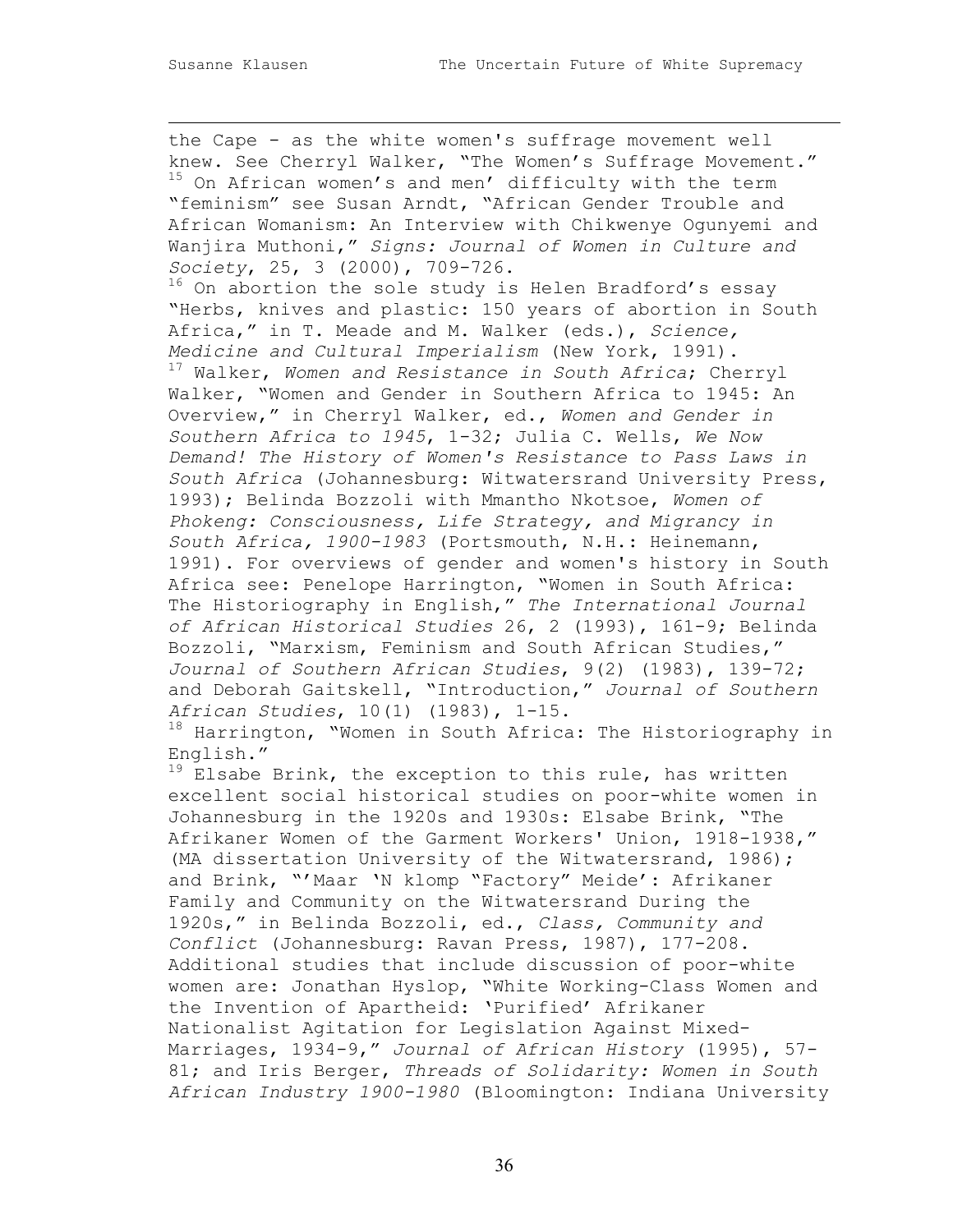Press; London: James Curry, 1992). Finally, Marie Rothmann's study of poor-white women written during the Great Depression (1929-1932) remains an invaluable source: M.E. Rothmann, "The Mother and Daughter of the Poor Family," *Report of the Carnegie Commission of Inquiry into the Poor White Problem* (Stellenbosch: Pro Ecclesia, 1932), vol. V. 20 Dan O'Meara, *Volkskapitalism: Class, Capital and Ideology in the Development of Afrikaner Nationalism 1934-1948* (Cambridge: Cambridge University Press, 1983), 36-7.  $^{21}$ Ibid.  $22$  Key works on African resistance include: Helen Bradford, *A Taste of Freedom: The ICU in Rural South Africa, 1923- 1930* (New Haven: Yale University Press, 1987); Cherryl Walker, Women and Resistance in South Africa, 2<sup>nd</sup> ed. (Cape Town: David Philip, 1991)*;* R. Hill and G. Pirio, "'Africa for the Africans': The Garvey Movement in South Africa, 1920-1940," in Shula Marks and Stanley Trapido, eds., *The Politics of Race, Class and Nationalism in Twentieth Century South Africa*, 209-53; Colin Bundy, "Land and Liberation: Popular Rural Protest and the National Liberation Movements in South Africa, 1920-1960," in ibid., 254-85; Donald Crummey, ed., *Banditry, Rebellion and Social Protest in Africa* (London: J. Currey, 1986); William Beinart and Colin Bundy, *Hidden Struggles in Rural South Africa: Politics and Popular Movements in the Transkei and Eastern Cape, 1890-1930* (Johannesburg: Ravan Press, 1987); Phillip Bonner, "The Transvaal Native Congress, 1917-1920: The Radicalization of the Black Petty Bourgeoisie on the Rand," in Shula Marks and Richard Rathbone, eds., *Industrialisation and Social Change in South Africa* (London: Longman, 1982), 270-313; Peter Walshe, *The Rise of African Nationalism in South Africa: The ANC, 1915-1952* (Berkeley: University of California Press, 1971); and Tom Lodge, *Black Politics in South Africa Since 1945* (London: Longman, 1983). 23 Bradford, *A Taste of Freedom*, 2; Dan O'Meara, *Forty Lost Years: The Apartheid State and the Politics of the National Party, 1948-1994* (Athens: Ohio University Press, 1996), 25. <sup>24</sup>See Phillip Bonner, "The Politics of Black Squatter Movements on the Rand, 1944-1952," *Radical History Review*, 46(7) (1990), 89-116; and A. Stadler, "Birds in the Cornfield: Squatter Movements in Johannesburg, 1944-1947," *Journal of Southern African Studies*, 6 (1979), 93-123. 25T.R.H. Davenport, *South Africa: A Modern History* (Bergvlei: Southern Book Publishers, 1987), 116-18.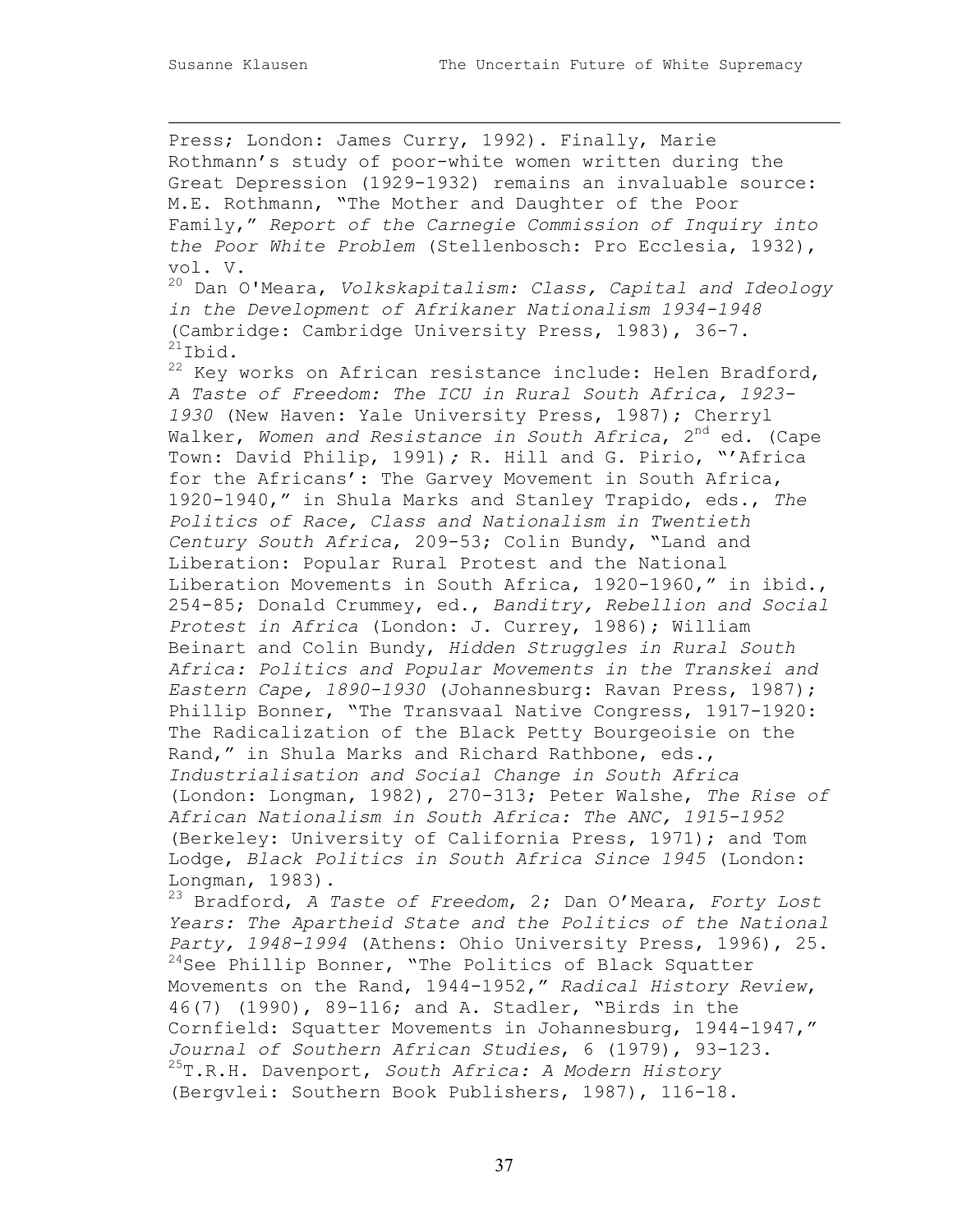$\overline{a}$ 26Davenport, *South Africa*, 546. 27O'Meara, *Volkskapitalisme*, 24. <sup>28</sup> *Annual Report of the Department of Public Health*, (Pretoria: Union of South Africa), 1936, 16. 29 Ibid., 1937, 29. <sup>30</sup>*Debates of the House of Assembly*, Vols. 45 and 46 (16 January-27 April 1943), 31 March, 4403. <sup>31</sup> *Debates of the House of Assembly*, (17 Jan. to 4 Apr. 1930), 77. <sup>32</sup> *Annual Report of the Department of Public Health, Year Ended June 30, 1935*, 57. <sup>33</sup> Irvine Loudon, "Some International Features of Maternal Mortality, 1880-1950," in V. Fildes, L. Marks and H. Marland eds., *Women and Children First: International Maternal and Infant Welfare 1870-1945* (London and New York, 1992), 12. <sup>34</sup> *Debates of the House of Assembly*, (17 Jan. to 4 Apr. 1930), 77; *Annual Report of the Department of Public Health, Year Ended June 30, 1938*, 57-9.  $35$  The rate of maternal mortality is defined by Irvine Loudon as "the number of maternal deaths occurring in pregnancy, labour or the postnatal period (conventionally defined as the 6 weeks following delivery)" per 1,000 live births. From Loudon, "Some International Features of Maternal Mortality, 1880-1950," 24-5. During the 1930s the DPH included indirect maternal deaths (in relation to pregnancy or childbirth) in its published figures. Other countries included only direct deaths (in relation to childbirth only), important to note when making international comparisons. <sup>36</sup>*Debates of the House of Assembly*, (8 March-16 April 1937), 19 March, 3524-5. 37Ibid., 3547. 38In 1937 the "Purified" National Party, comprised of extreme Afrikaner nationalists, won an amendment to the Aliens Bill banning the immigration of Jews and other "races" who "cannot be readily assimilated" and overturning the recognition of Yiddish as a European language. <sup>39</sup>*Debates of the House of Assembly,* (8 March-16 April 1937), 1 April, 4042. 40 See the collection of essays in *White But Poor: Essays on the History of the Poor Whites in Southern Africa, 1880- 1940*, ed. Robert Morrell (Pretoria: University of South Africa, 1992); Timothy Keegan, *Racial Transformation in Industrializing South Africa: The Southern Highveld to 1914* (Basingstoke: Macmillan, 1987); O'Meara, *Volkskapitalisme*;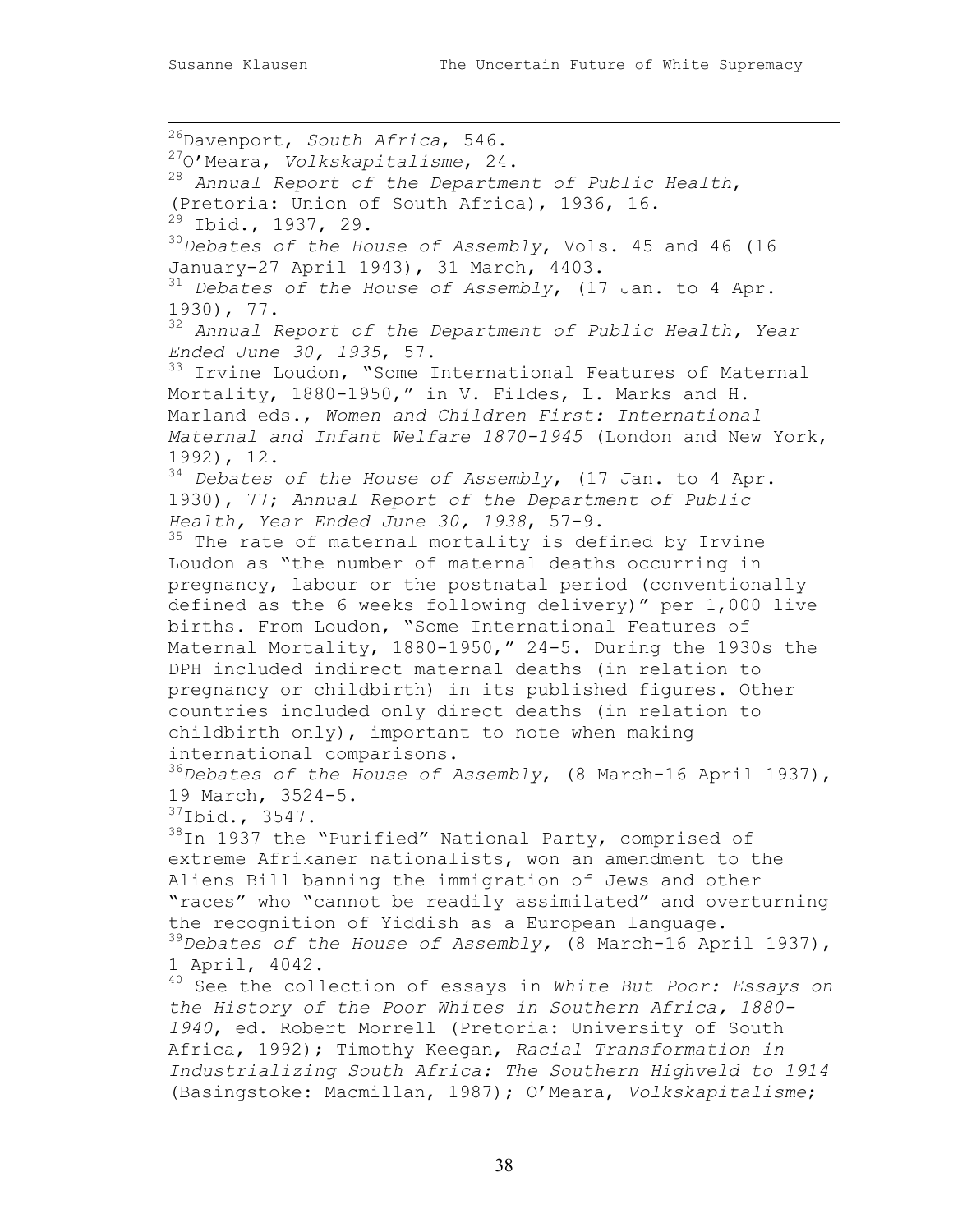Robert Davies, *Capital, State and White Labour in South Africa* (Atlantic Highlands, NJ: Humanities Press, 1979); and *Putting the Plough to the Ground: Accumulation and Dispossession in Rural South Africa, 1850-1930*, eds. William Beinart, Peter Delius and Stanely Trapido (London: James Currey, 1986).  $^{41}$ Robert Morrell, "The Poor Whites of Middelburg, Transvaal, 1900-1930: Resistance, Accommodation and Class Struggle," *White But Poor*, 2. 42 John Iliffe, *The African Poor. A History* (Cambridge: Cambridge University Press, 1987), 117; and *Handbook on Race Relations in South Africa*, ed., Ellen Hellmann, (Cape Town: Oxford University Press, 1949), 13, Table VI.  $43$ Cited in Marijke Du Toit, "Women, Welfare and the Nurturing of Afrikaner Nationalism: A Social History of the *Afrikaanse Christelike Vroue Vereniging*, c. 1870-1939," (PhD thesis, University of Cape Town, 1996), 150. <sup>44</sup>*Report of the Carnegie Commission of Inquiry into the Poor White Question in South Africa*, Vol. IV, xx. <sup>45</sup> *Debates of the House of Assembly*, (8 March to 4 May 1935), 1142. 46 Ibid*.*, (11 January to 4 May 1935), 778. <sup>47</sup> *Annual Report of the Department of Public Health, Year Ended June 30, 1938*, 13-17; *Annual Report of the Department of Public Health, Year Ended June 30, 1939*, 71-2. 48 Roy Macnab, *The Story of South Africa House: South Africa in Britain – The Changing Pattern* (Johannesburg: Jonathan Ball Publishers, 1983), 127. <sup>49</sup> *Debates of the House of Assembly*, (8 January to 17 May 1937), 2471-2. 50 See Paul Boyer, *Urban Masses and Moral Order in America, 1820-1920* (Cambridge, Mass.: Harvard University Press, 1978); David Ward, *Poverty, Ethnicity, and the American City, 1840-1925* (Cambridge: Cambridge University Press, 1989); Keith Gandal, *The Virtues of the Vicious: Jacob Riis, Stephen Crane and the Spectacle of the Slum* (New York: Oxford University Press, 1997); and Gareth Stedman Jones, *Outcast London*: *A Study in the Relationship between Classes in Victorian Society* (Harmondsworth: Penguin, 1984). 51Jenny Robinson writes that the design of the 1936 Empire Exhibition, held in Johannesburg, reflected middle-class whites' view of South Africa as a "modernizing nation, and

a modern, progressive Empire," and describes how the exhibition played a significant role in "creating a place for articulating a sense of national progress" for South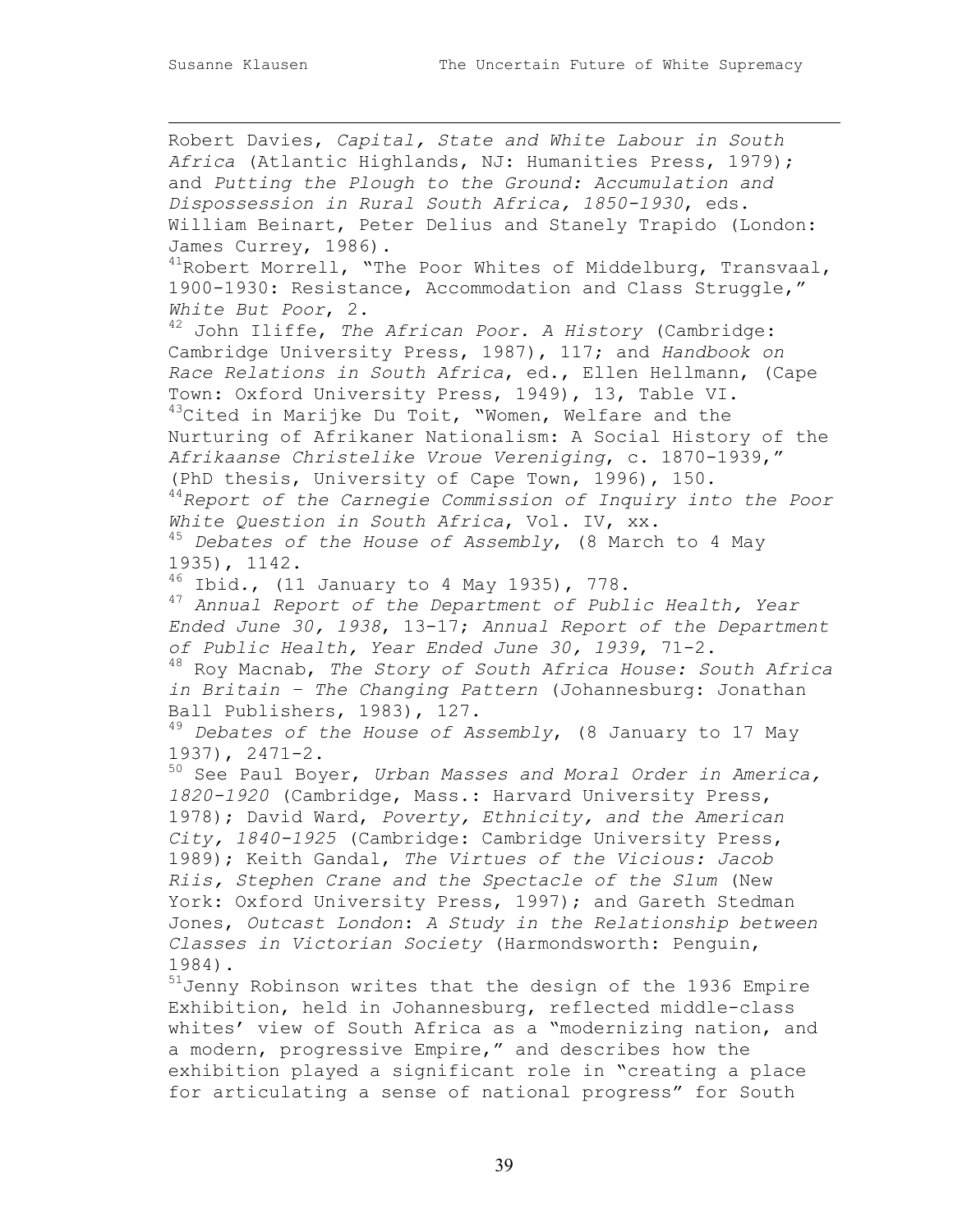Africans and the world. Jenny Robinson, "Cities as Spaces of Interaction: African Participation in Johannesburg's 1936 Empire Exhibition," forthcoming in *Journal of Southern African Studies*, 10.  $52$  E.g., J.L. Gray, "Sterility and the Falling Birth-rate," *South African Medical Journal*, (24 July 1937), 492. 53 E.G. Malherbe, *Education and the Poor White*, in *The Poor White Problem in South Africa. Report of the Carnegie Commission* (Stellenbosch: Pro Ecclesia, 1932), Vol. III, 212-38. 54 Ibid*.*, 212. 55 Ibid., 212-25. 56 Ibid., 236. <sup>57</sup> *The Poor White Problem in South Africa. Report of the Carnegie Commission: Joint Findings and Recommendations*, xxiv-xxv. 58 J.R. Albertyn, *The Poor White and Society,* in *The Poor White Problem in South Africa. Report of the Carnegie Commission,* Vol. V*,* 30-46. 59 Assistant General Secretary of the South African Association for the Advancement of Science to SPH, 16 September 1932, GES 2281 85/38, Vol. 1. 60 R.W. Wilcocks, *The Poor White*, in *The Poor White Problem in South Africa. Report of the Carnegie Commission,* Vol. II, 83. 61 M.E. Rothmann, *The Mother and Daughter of the Poor Family*, in *The Poor White Problem in South Africa. Report of the Carnegie Commission*, Vol. V, 156-86. 62 Ibid., 196-7. <sup>63</sup> Marijke Du Toit, "Women, Welfare and the Nurturing of Afrikaner Nationalism," 277. 64 Ibid., 278. <sup>65</sup> The ACVV also petitioned the state in favour of forced sterilization of women who were 'unsuitable' for motherhood. Ibid., 280. <sup>66</sup> Saul Dubow, "Scientism, Social Research and the Limits of 'South Africanism': The Case of Ernst Gideon Malherbe," *South African Historical Journal,* 44 (2001), 99-142. <sup>67</sup>*Debates of the House of Assembly*, Vol. 23, (9 April-4 June 1934), 8 May, 3323. A few years later Reitz again raised the issue, noting that the rate of white infantile mortality was by then 70 per 1,000, almost double New Zealand's figure of 37 per 1,000. *Debates of the House of Assembly*, (8 January-7 March 1937), 26 February, 2468. 68 Charles Bolton, *Poor Whites of the Antebellum South* (Durham: Duke University Press, 1994), 5.